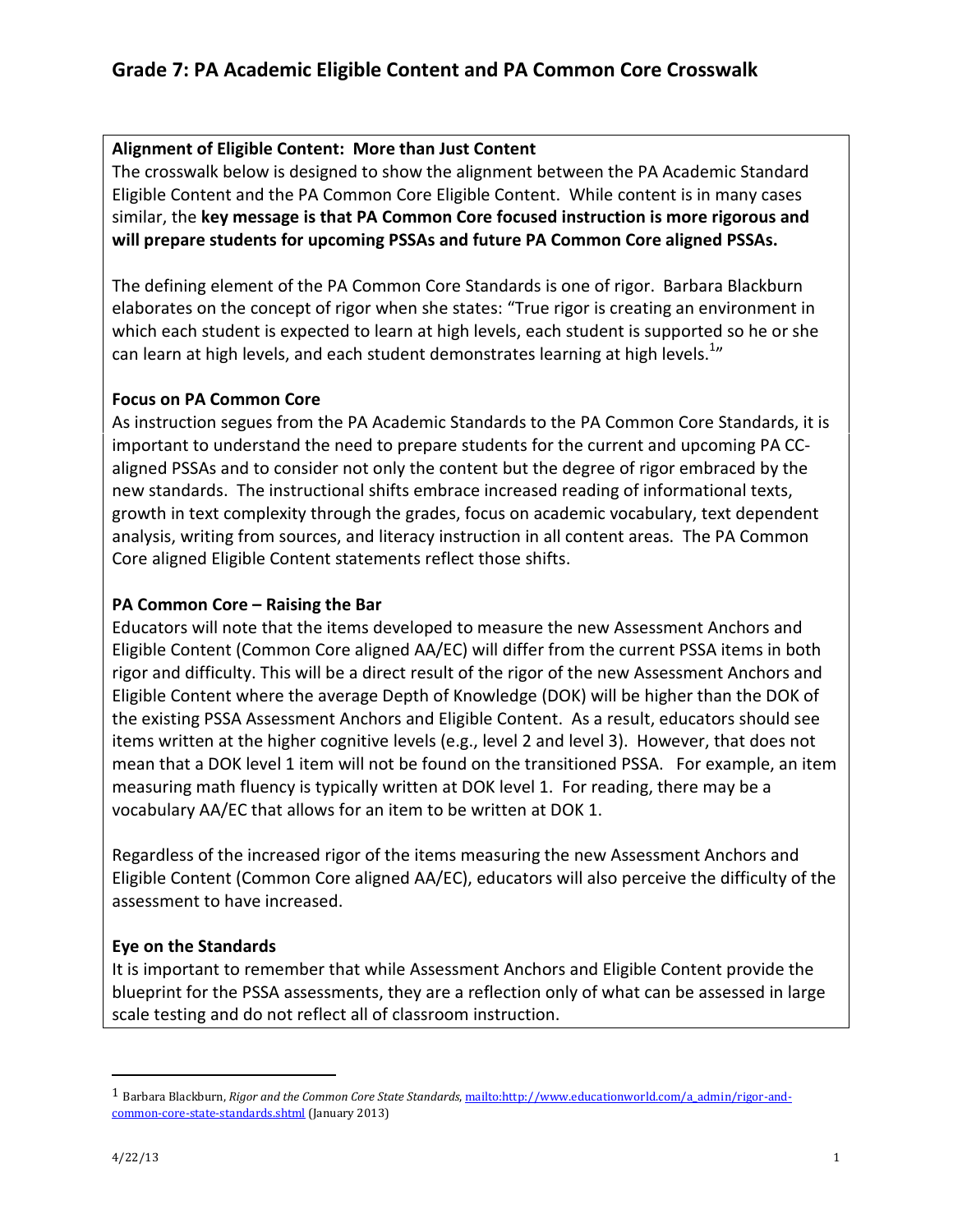| <b>PA Academic Standards</b><br><b>Eligible Content</b>                                                                                                                                                                                                                                                                                                                       | <b>PA Common Core Standards</b><br><b>Eligible Content</b>                                                                                                                                         | <b>Comment</b>                                                                                                                               |
|-------------------------------------------------------------------------------------------------------------------------------------------------------------------------------------------------------------------------------------------------------------------------------------------------------------------------------------------------------------------------------|----------------------------------------------------------------------------------------------------------------------------------------------------------------------------------------------------|----------------------------------------------------------------------------------------------------------------------------------------------|
| <b>Comprehension and Reading Skills</b><br>Understand Fiction Appropriate to Grade Level - Vocabulary (PA Academic Standards)<br><b>Vocabulary Acquisition and Use (PA CC Standards)</b><br>While both sets of Eligible Content statements focus on unlocking meaning of words, PA CC<br>notes a variety of strategies: using context, Latin origins, word relationships, and |                                                                                                                                                                                                    |                                                                                                                                              |
| connotations.<br>R7.A.1.1.1 Identify and/or<br>apply meaning of multiple-<br>meaning words used in text.                                                                                                                                                                                                                                                                      | E07.A-V.4.1.1 Determine or<br>clarify the meaning of<br>unknown and multiple-<br>meaning words and phrases<br>based on grade 7 reading and<br>content, choosing flexibly a<br>range of strategies. | PA CC Eligible Content focuses<br>on strategies: use of context<br>and knowledge of Latin affixes<br>and roots.                              |
|                                                                                                                                                                                                                                                                                                                                                                               | a. Use context (e.g., the<br>overall meaning of a sentence<br>or paragraph; a word's<br>position or function in a<br>sentence) as a clue to the<br>meaning of a word or phrase.                    |                                                                                                                                              |
|                                                                                                                                                                                                                                                                                                                                                                               | b. Use common, grade Latin<br>affixes and roots as clues to<br>the meaning of a word (e.g.,<br>bellicose, rebel).                                                                                  |                                                                                                                                              |
| R7.A.1.1.2 Identify and/or<br>apply a synonym or antonym<br>of a word used in text.                                                                                                                                                                                                                                                                                           | E07.A-V.4.1.2 Demonstrate<br>understanding of figurative<br>language, word relationships,<br>and nuances in word                                                                                   | PA CC Eligible Content (a) is<br>more expansive to include<br>such facets as nuances in<br>word meanings.                                    |
|                                                                                                                                                                                                                                                                                                                                                                               | meanings.<br>b. Use the relationship<br>between particular words<br>(e.g., synonym/antonym,<br>analogy) to better understand<br>each of the words.                                                 | The second descriptor (b)<br>includes not only synonyms<br>and antonyms but analogies<br>and their relationships of<br>words to one another. |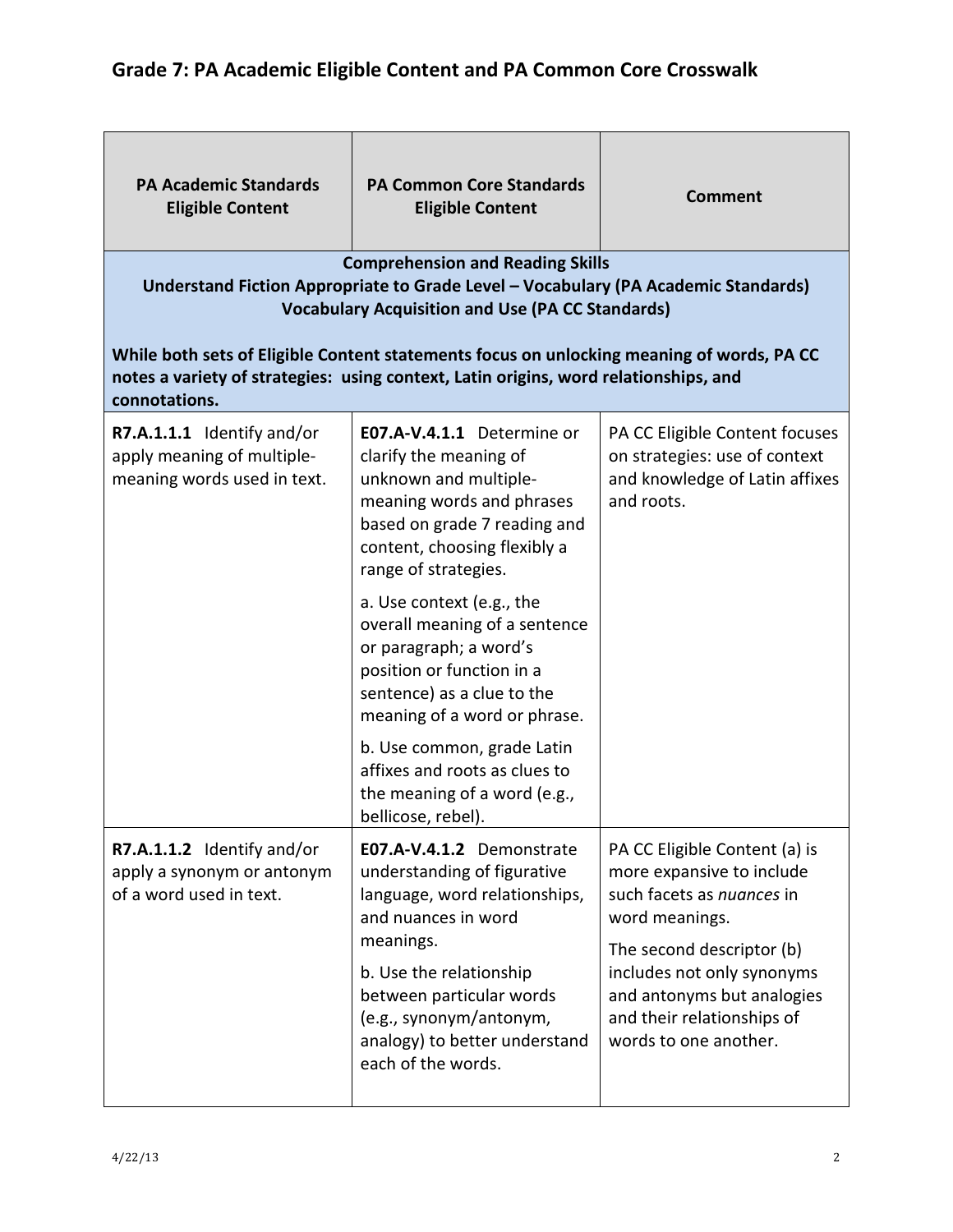| <b>PA Academic Standards</b><br><b>Eligible Content</b>                                                                                                     | <b>PA Common Core Standards</b><br><b>Eligible Content</b>                                                                                                                                              | <b>Comment</b>                                                                              |
|-------------------------------------------------------------------------------------------------------------------------------------------------------------|---------------------------------------------------------------------------------------------------------------------------------------------------------------------------------------------------------|---------------------------------------------------------------------------------------------|
| R7.A.1.2.1 Identify how the<br>meaning of a word is changed<br>when an affix is added;<br>identify the meaning of a<br>word from the text with an<br>affix. | E07.A-V.4.1.1 Determine or<br>clarify the meaning of<br>unknown and multiple-<br>meaning words and phrases<br>based on grade 7 reading and<br>content, choosing flexibly a<br>range of strategies.      | Essentially very similar, PA CC<br>includes reference to Latin<br>roots and affixes.        |
|                                                                                                                                                             | b. Use common, grade Latin<br>affixes and roots as clues to<br>the meaning of a word e.g.,<br>belligerent, bellicose, rebel).                                                                           |                                                                                             |
| R7.A.1.2.2 Define and/or<br>apply how the meaning of<br>words or phrases changes<br>when using context clues<br>given in explanatory<br>sentences           | E07.A-V.4.1.1 Determine or<br>clarify the meaning of<br>unknown and multiple-<br>meaning words and phrases<br>based on grade 7 reading and<br>content, choosing flexibly<br>from a range of strategies. | PA CC Eligible Content<br>addresses context very<br>explicitly with multiple<br>strategies. |
|                                                                                                                                                             | a. Use context (e.g., the<br>overall meaning of a sentence<br>or paragraph; a word's<br>position or function in a<br>sentence) as a clue to the<br>meaning of a word or phrase.                         |                                                                                             |
|                                                                                                                                                             | b. Use common, grade Latin<br>affixes and roots as clues to<br>the meaning of a word (e.g.,<br>belligerent, bellicose, rebel).                                                                          |                                                                                             |
|                                                                                                                                                             | E07.A-V.4.1.2 Demonstrate<br>understanding of figurative<br>language, word relationships,<br>and nuances in word<br>meanings.                                                                           |                                                                                             |
|                                                                                                                                                             | a. Interpret figures of speech<br>(e.g., literary and mythological<br>allusions) in context.                                                                                                            |                                                                                             |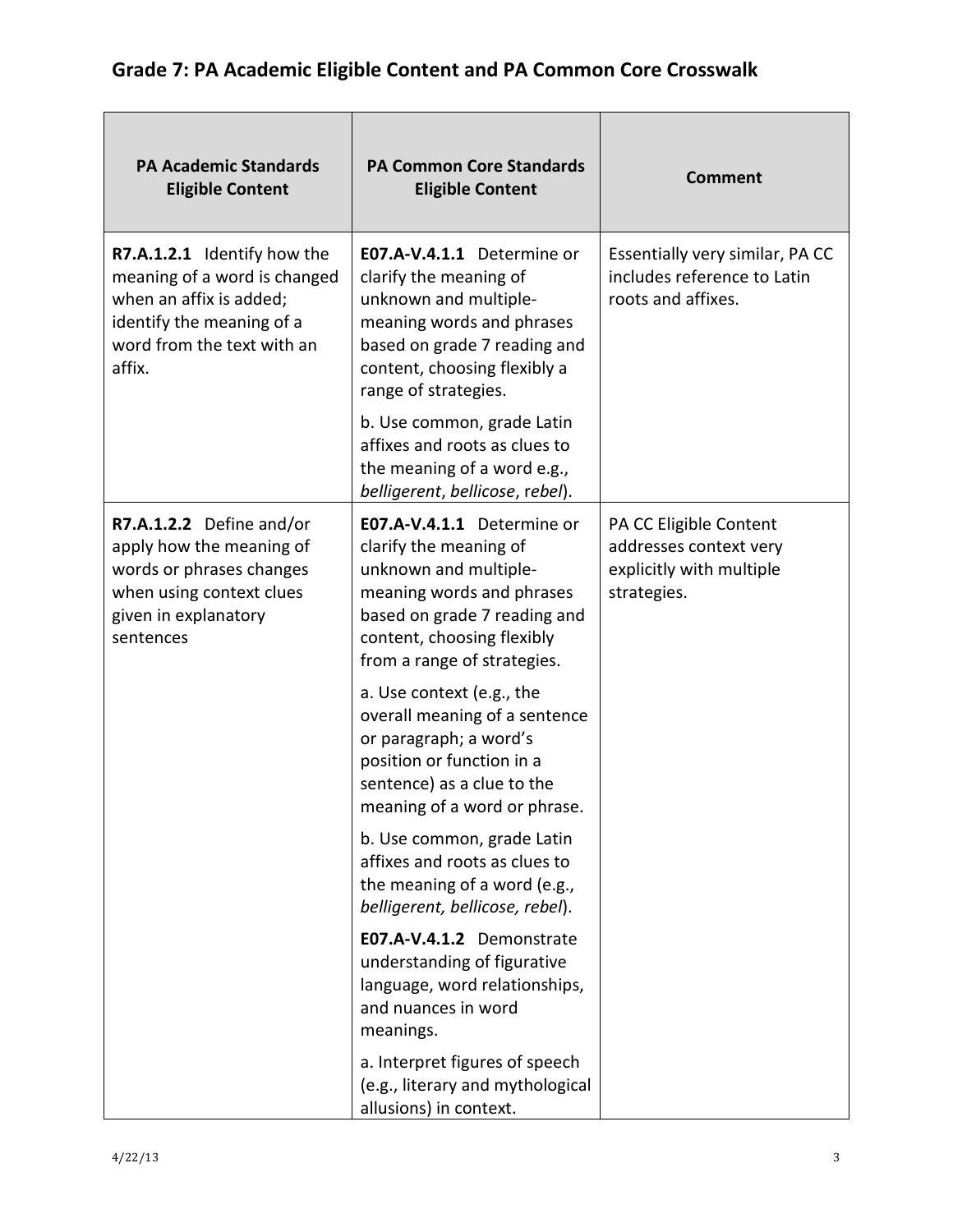| <b>PA Academic Standards</b><br><b>Eligible Content</b>                                                                                                                                                                                                                                                                                                        | <b>PA Common Core Standards</b><br><b>Eligible Content</b>                                                                                                                                                                                                                                                                  | <b>Comment</b>                                                                                                                                                                  |
|----------------------------------------------------------------------------------------------------------------------------------------------------------------------------------------------------------------------------------------------------------------------------------------------------------------------------------------------------------------|-----------------------------------------------------------------------------------------------------------------------------------------------------------------------------------------------------------------------------------------------------------------------------------------------------------------------------|---------------------------------------------------------------------------------------------------------------------------------------------------------------------------------|
|                                                                                                                                                                                                                                                                                                                                                                | b. Use the relationship<br>between particular words<br>(e.g., synonym/antonym,<br>analogy) to better understand<br>each of the words.<br>c. Distinguish among the<br>connotations (associations) of<br>words with similar<br>denotations (definitions) (e.g.,<br>refined, respectful, polite,<br>diplomatic, condescending) |                                                                                                                                                                                 |
| <b>Comprehension and Reading Skills</b><br>Understand Fiction Appropriate to Grade Level - Text Analysis (PA Academic Standards)<br><b>Key Ideas and Details (PA CC Standards)</b><br>PA CC Eligible Content not only relies heavily on text based evidence but generally demands a<br>higher level of thinking - beyond citing evidence to a deeper analysis. |                                                                                                                                                                                                                                                                                                                             |                                                                                                                                                                                 |
| R7.A.1.3.1 Make inferences<br>and/or draw conclusions<br>based on information from<br>the text.<br>R7.A.1.3.2 Cite evidence<br>from text to support<br>generalizations.                                                                                                                                                                                        | E07.A-K.1.1.1 Cite several<br>pieces of textual evidence to<br>support analysis of what the<br>text says explicitly as well as<br>inferences, conclusions,<br>and/or generalizations drawn<br>from the text.                                                                                                                | PA CC EC extends beyond<br>inferencing to analyzing text<br>more deeply. Textual<br>evidence is an instructional<br>shift evident throughout PA<br>CC.<br>PA CC EC moves beyond |
|                                                                                                                                                                                                                                                                                                                                                                | E07.E.1.1.2 Develop the<br>analysis using relevant<br>evidence from text(s) to<br>support claims, opinions, and<br>inferences and demonstrating<br>an understanding of the<br>text(s).                                                                                                                                      | generalizations to analysis,<br>reflection, and research -<br>perhaps a deeper look at text.                                                                                    |
| R7.A.1.4.1 Identify and/or<br>explain stated or implied main<br>ideas and relevant supporting<br>details from text.                                                                                                                                                                                                                                            | E07.A-K.1.1.1 Cite several<br>pieces of textual evidence to<br>support analysis of what the<br>text says explicitly as well as                                                                                                                                                                                              | With a focus on text<br>dependent analysis, PA CC EC<br>moves beyond main idea and<br>detail to a deeper analysis -                                                             |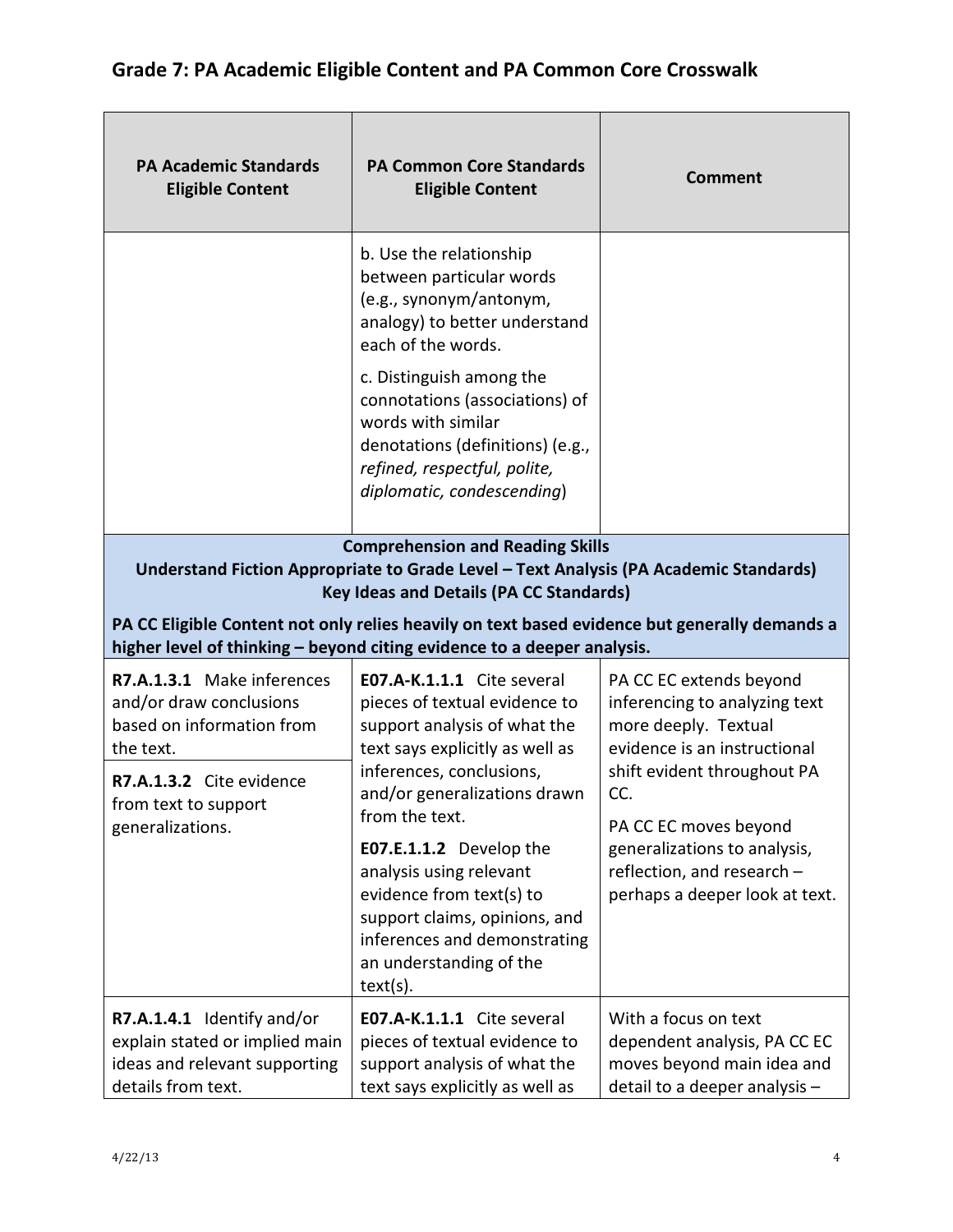| <b>PA Academic Standards</b><br><b>Eligible Content</b>                               | <b>PA Common Core Standards</b><br><b>Eligible Content</b>                                                                                                                                                                               | <b>Comment</b>                                                                                                                                                                                          |
|---------------------------------------------------------------------------------------|------------------------------------------------------------------------------------------------------------------------------------------------------------------------------------------------------------------------------------------|---------------------------------------------------------------------------------------------------------------------------------------------------------------------------------------------------------|
| Note: Items may target<br>specific paragraphs.                                        | inferences, conclusions,<br>and/or generalizations drawn<br>from the text.                                                                                                                                                               | including inferences,<br>conclusions, and/or<br>generalizations.                                                                                                                                        |
|                                                                                       | E07.A-K.1.1.2 Determine a<br>theme or central idea of a text<br>and analyze its development<br>over the course of the text;<br>provide an objective summary<br>of the text.                                                              |                                                                                                                                                                                                         |
| R7.A.1.5.1 Summarize the<br>key details and events of a<br>fictional text as a whole. | E07.A-K.1.1.1 Cite several<br>pieces of textual evidence to<br>support analysis of what the<br>text says explicitly as well as<br>inferences, conclusions,<br>and/or generalizations drawn<br>from the text.                             | PA CC EC moves beyond<br>summarizing, and the EC<br>statement on the left<br>exemplifies the greater depth<br>of text analysis required.                                                                |
|                                                                                       | E07.A-K.1.1.2 Determine a<br>theme or central idea of a text<br>and analyze its development<br>over the course of the text;<br>provide an objective summary<br>of the text.                                                              | PA CC EC integrates theme<br>and moves to a higher level<br>when it asks for students to<br>employ analysis - well beyond<br>summary.                                                                   |
|                                                                                       | E07.A-K.1.1.3 Analyze how<br>particular elements of a story<br>or poem interact (e.g., how<br>setting shapes the characters<br>or plot).                                                                                                 | This interaction of elements is<br>more sophisticated and<br>requires students to look<br>more deeply at the craft of<br>the text.                                                                      |
| R7.A.1.6.1 Identify and/or<br>describe the author's<br>intended purpose of text.      | <b>E07.E.1.1.1</b> Introduce text(s)<br>for the intended audience,<br>state a topic, and create an<br>organizational structure in<br>which ideas are logically<br>grouped to support the<br>writer's purpose.<br>E07.E.1.1.2 Develop the | Drawn from the Evidence-<br>Based Analysis of Text PA CC<br>Eligible Content, these two<br>statements engage the<br>student in both text analysis<br>and demonstrating the<br>understanding in writing. |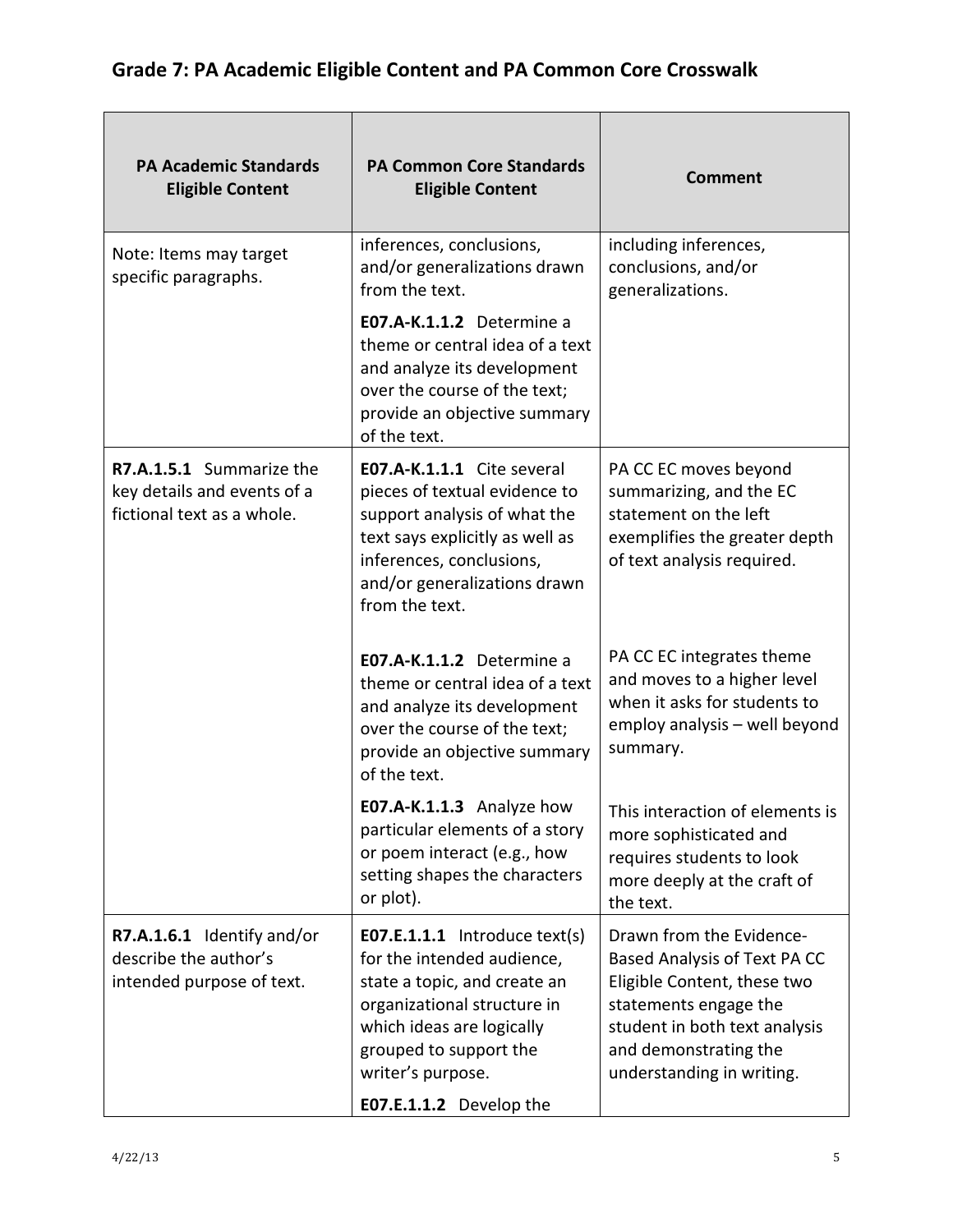| <b>PA Academic Standards</b><br><b>Eligible Content</b>                                                                                                                                            | <b>PA Common Core Standards</b><br><b>Eligible Content</b>                                                                                                                                                                                                                                                                      | <b>Comment</b>                                                                                                                                                 |
|----------------------------------------------------------------------------------------------------------------------------------------------------------------------------------------------------|---------------------------------------------------------------------------------------------------------------------------------------------------------------------------------------------------------------------------------------------------------------------------------------------------------------------------------|----------------------------------------------------------------------------------------------------------------------------------------------------------------|
|                                                                                                                                                                                                    | analysis using relevant<br>evidence from text(s) to<br>support claims, opinions, and<br>inferences and demonstrating<br>an understanding of the<br>text(s).                                                                                                                                                                     |                                                                                                                                                                |
| R7.A.1.6.2 Explain, describe,<br>and/or analyze examples of<br>text that support the author's<br>intended purpose.<br>Note: narrative and poetic<br>text                                           | E07.A-C.2.1.2 Analyze how a<br>drama or poem's form or<br>structure (e.g., soliloquy,<br>sonnet) contribute to its<br>meaning.                                                                                                                                                                                                  | Both of these PA CC Eligible<br>Content statements offer<br>more specificity $-$ and<br>perhaps demand for a deeper<br>analysis and depth of<br>understanding. |
|                                                                                                                                                                                                    | E07.A-C.2.1.3. Determine<br>how the author uses the<br>meaning of words or phrases,<br>including figurative and<br>connotative meanings, in a<br>text; analyze the impact of<br>rhymes and other repetitions<br>of sounds (e.g., alliteration)<br>on a specific verse or stanza<br>of a poem or section of a<br>story or drama. |                                                                                                                                                                |
|                                                                                                                                                                                                    | <b>Comprehension and Reading Skills</b><br>Understand Nonfiction Appropriate to Grade Level - Vocabulary (PA Academic Standards)                                                                                                                                                                                                |                                                                                                                                                                |
|                                                                                                                                                                                                    | <b>Vocabulary Acquisition and Use (PA CC Standards)</b>                                                                                                                                                                                                                                                                         |                                                                                                                                                                |
| While both sets of Eligible Content statements focus on unlocking meaning of words, PA CC<br>notes a variety of strategies: using context, Latin origins, word relationships, and<br>connotations. |                                                                                                                                                                                                                                                                                                                                 |                                                                                                                                                                |
| R7.A.2.1.1 Identify and/or<br>apply meaning of multiple-<br>meaning words used in text.                                                                                                            | <b>E07.B-V.4.1.1</b> Determine or<br>clarify the meaning of<br>unknown and multiple-<br>meaning words and phrases                                                                                                                                                                                                               | PA CC Eligible Content focuses<br>on strategies: use of context<br>and knowledge of Latin affixes<br>and roots.                                                |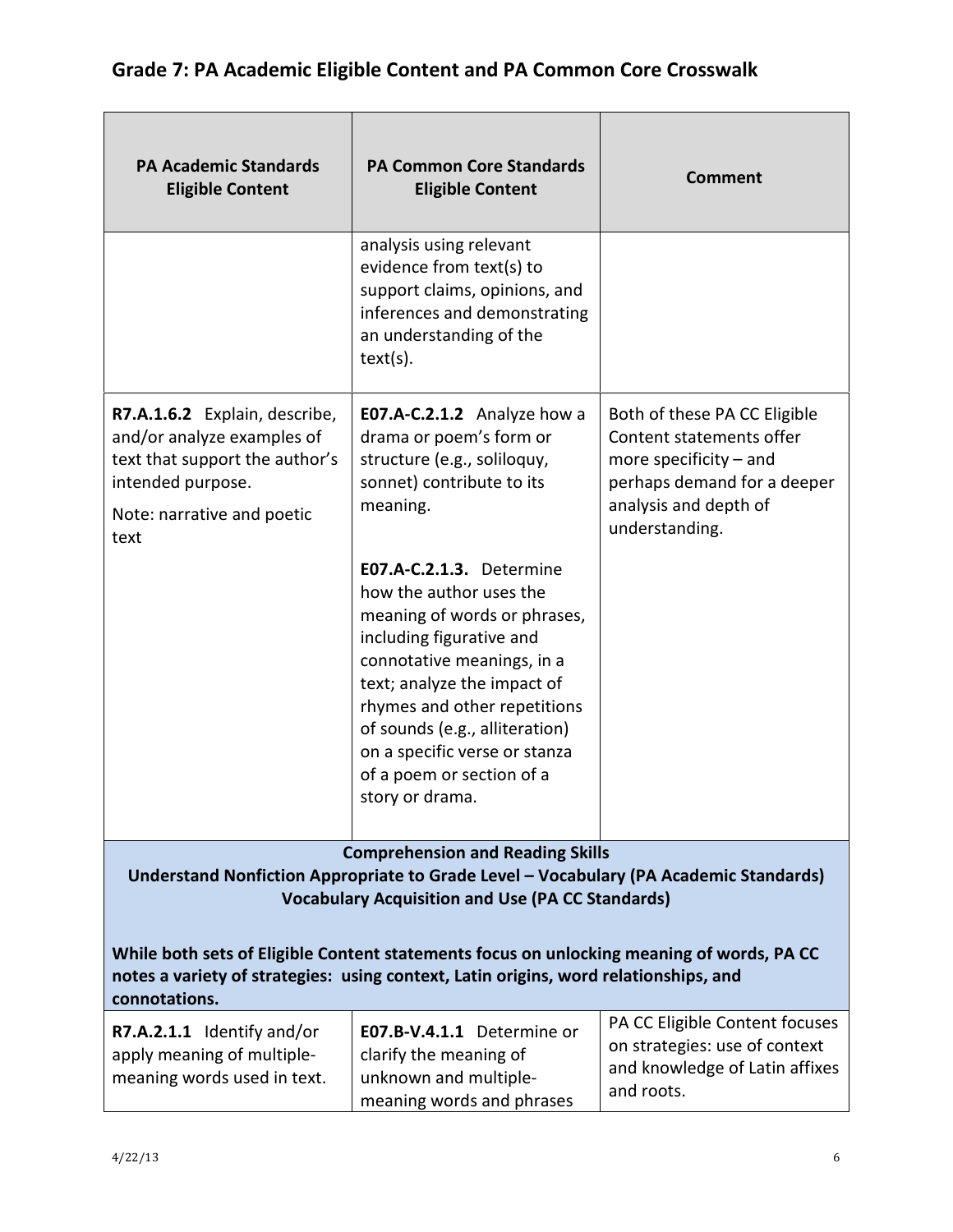| <b>PA Academic Standards</b><br><b>Eligible Content</b>                                 | <b>PA Common Core Standards</b><br><b>Eligible Content</b>                                                                                                                                              | <b>Comment</b>                                                                                                                                                                                                                                            |
|-----------------------------------------------------------------------------------------|---------------------------------------------------------------------------------------------------------------------------------------------------------------------------------------------------------|-----------------------------------------------------------------------------------------------------------------------------------------------------------------------------------------------------------------------------------------------------------|
|                                                                                         | based on grade 7 reading and<br>content, choosing flexibly<br>from a range of strategies.                                                                                                               |                                                                                                                                                                                                                                                           |
|                                                                                         | a. Use context (e.g., the<br>overall meaning of a sentence<br>or paragraph; a word's<br>position or function in a<br>sentence) as a clue to the<br>meaning of a word or phrase.                         |                                                                                                                                                                                                                                                           |
|                                                                                         | b. Use common, grade<br>appropriate Greek or Latin<br>affixes and t-roots as clues to<br>the meaning of a word (e.g.,<br>belligerent, bellicose, rebel)                                                 |                                                                                                                                                                                                                                                           |
| R7.A.2.1.2 Identify and/or<br>apply meaning of content-<br>specific words used in text. | E07.B-V.4.1.1 Determine or<br>clarify the meaning of<br>unknown and multiple-<br>meaning words and phrases<br>based on grade 7 reading and<br>content, choosing flexibly<br>from a range of strategies. | PA CC Eligible Content (a) is<br>more expansive to include<br>such facets as nuances in<br>word meanings.<br>The second descriptor (b)<br>includes not only synonyms<br>and antonyms but analogies<br>and their relationships of<br>words to one another. |
|                                                                                         | a. Determine the meaning of<br>technical words or phrases<br>used in a text.                                                                                                                            |                                                                                                                                                                                                                                                           |
|                                                                                         | E07.B-V.4.1.2 Demonstrate<br>understanding of figurative<br>language, word relationships,<br>and nuances in word<br>meanings.                                                                           | This lengthy set of PA EC<br>statements is far more<br>detailed and requires more<br>complex thinking than the PA<br><b>Academic Standard</b>                                                                                                             |
|                                                                                         | a. Interpret figures of speech<br>(e.g., literary and mythological<br>allusions) in context.                                                                                                            | statement.                                                                                                                                                                                                                                                |
|                                                                                         | b. Use the relationship<br>between particular words<br>(e.g., synonym/antonym,<br>analogy) to better understand                                                                                         |                                                                                                                                                                                                                                                           |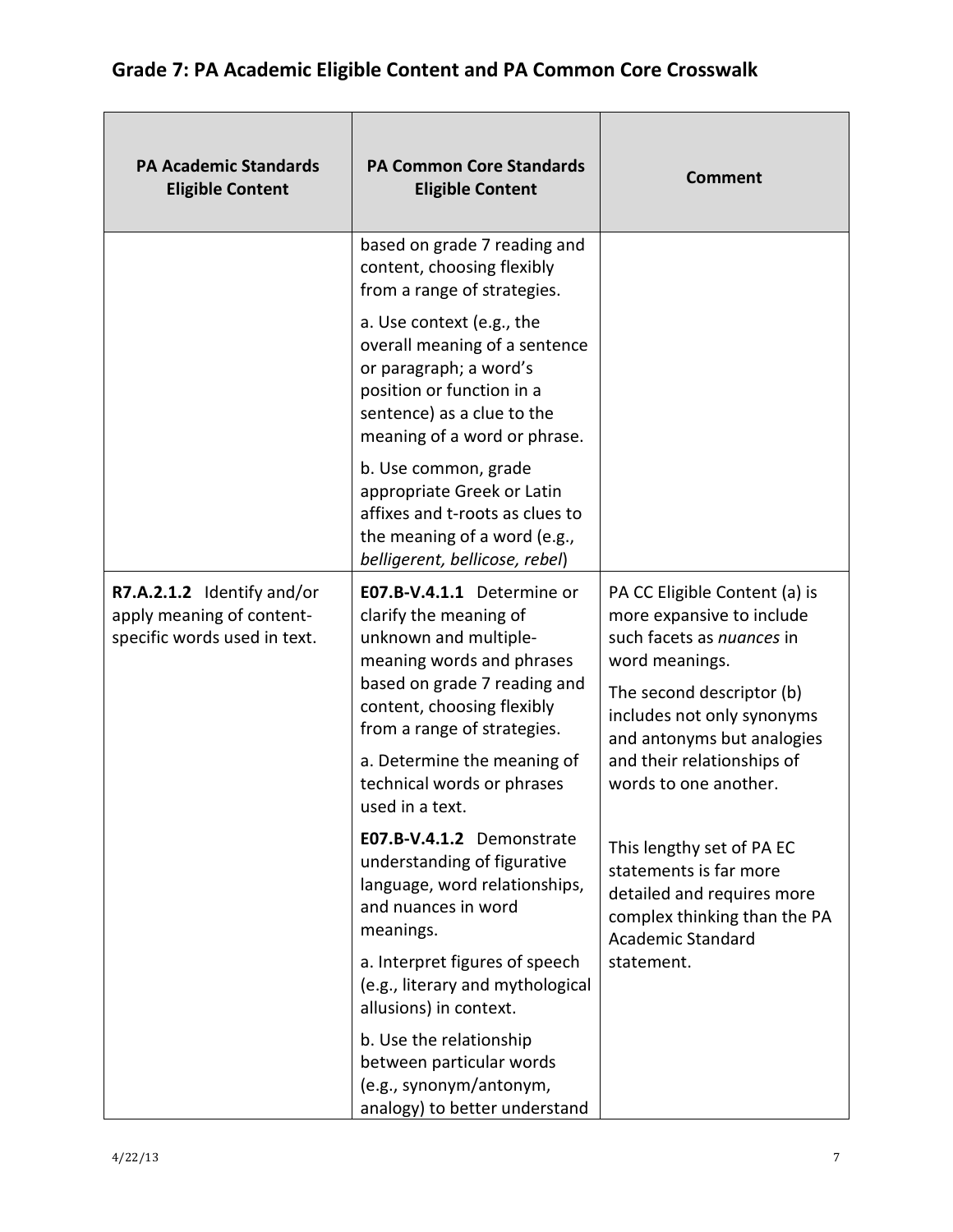#### PA Academic Standards Eligible Content PA Common Core Standards Eligible Content Comment each of the words. c. Distinguish among the connotations (aspirations) of words with similar denotations (definitions) e.g., refined, respectful, polite, diplomatic, condescending) R7.A.2.2.1 Identify and apply how the meaning of a word is changed when an affix is added; identify and apply the meaning of a word from the text with an affix. E07.A-V.4.1.1 Determine or clarify the meaning of unknown and multiplemeaning words and phrases based on grade 7 reading and content, choosing flexibly a range of strategies. b. Use common, grade appropriate Latin affixes and roots as clues to the meaning of a word (e.g., belligerent, bellicose, rebel) Essentially very similar, PA CC includes reference to Latin roots and affixes. R7.A.2.2.2 Define and/or apply how the meaning of words or phrases changes when using context clues given in explanatory sentences E07.B-V.4.1.1 Determine or clarify the meaning of unknown and multiplemeaning words and phrases based on grade 7 reading and content, choosing flexibly a range of strategies. a. Use context (e.g., the overall meaning of a sentence or paragraph; a word's position or function in a sentence) as a clue to the meaning of a word or phrase. b. Use common, grade appropriate Latin affixes and roots as clues to the meaning or a word (e.g., belligerent, PA CC Eligible Content addresses context very explicitly with multiple strategies.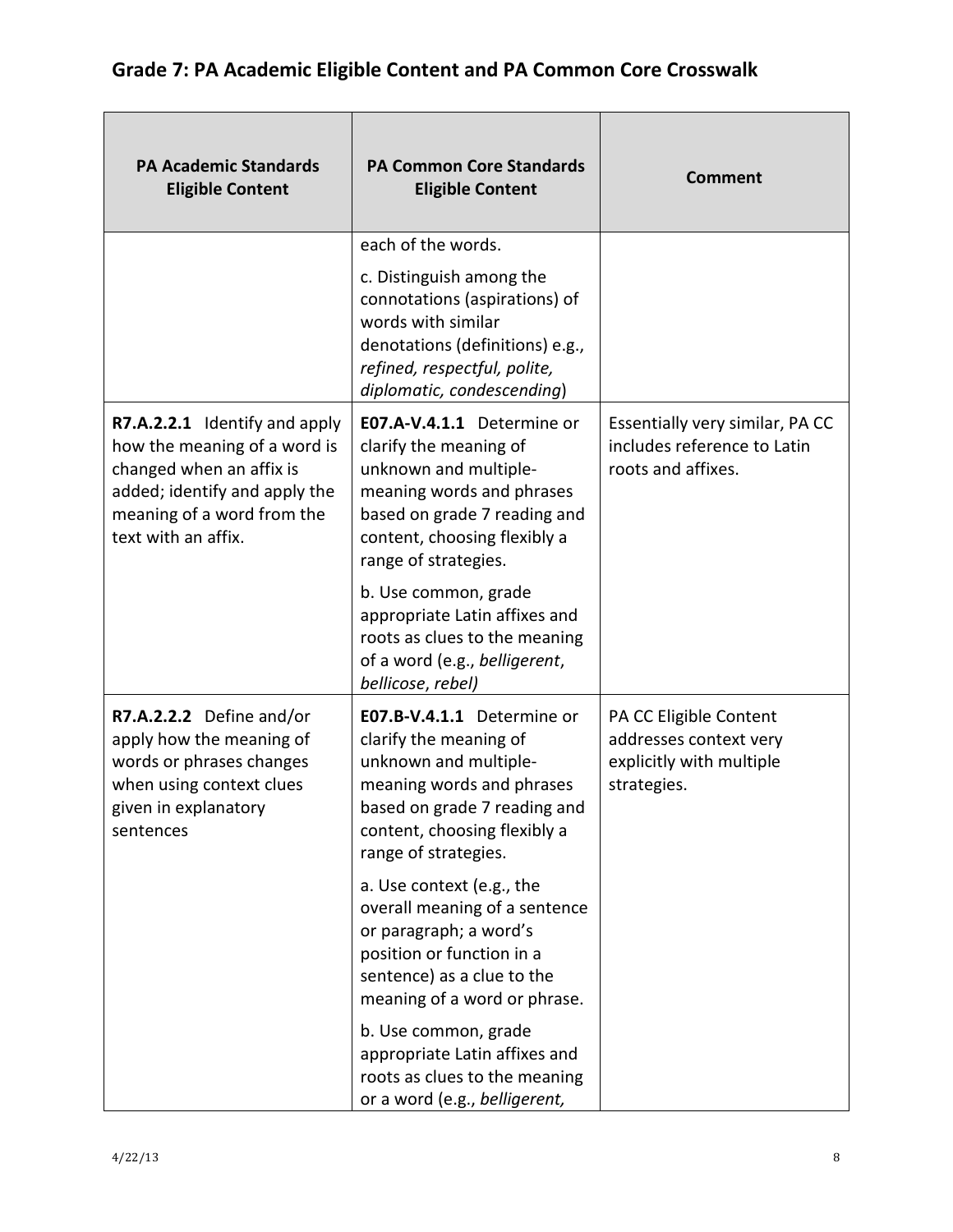| <b>PA Academic Standards</b><br><b>Eligible Content</b>                                                                                                                                                             | <b>PA Common Core Standards</b><br><b>Eligible Content</b>                                                                                                                         | <b>Comment</b>                                                                                                   |
|---------------------------------------------------------------------------------------------------------------------------------------------------------------------------------------------------------------------|------------------------------------------------------------------------------------------------------------------------------------------------------------------------------------|------------------------------------------------------------------------------------------------------------------|
|                                                                                                                                                                                                                     | bellicose, rebel)                                                                                                                                                                  |                                                                                                                  |
|                                                                                                                                                                                                                     | c. Determine the meaning of<br>technical words and phrases<br>used in text.                                                                                                        |                                                                                                                  |
|                                                                                                                                                                                                                     | E07.B-V.4.1.2 Demonstrate<br>understanding of figurative<br>language, word relationships,<br>and nuances in word<br>meanings.                                                      |                                                                                                                  |
|                                                                                                                                                                                                                     | a. Interpret figures of speech<br>(e.g., literary and mythological<br>allusions) in context.                                                                                       |                                                                                                                  |
|                                                                                                                                                                                                                     | b. Use the relationship<br>between particular words<br>(e.g., synonym/antonym,<br>analogy) to better understand<br>each of the words.                                              |                                                                                                                  |
|                                                                                                                                                                                                                     | c. Distinguish among the<br>connotations (associations) of<br>words with similar<br>denotations (definitions) (e.g.,<br>refined, respectful, polite,<br>diplomatic, condescending) |                                                                                                                  |
|                                                                                                                                                                                                                     | <b>Comprehension and Reading Skills</b>                                                                                                                                            |                                                                                                                  |
|                                                                                                                                                                                                                     | Understand Nonfiction Appropriate to Grade Level - Text Analysis (PA Academic Standards)<br><b>Informational Text (PA CC Standards)</b>                                            |                                                                                                                  |
| PA CC Eligible Content employs the term Informational Text. It not only relies heavily on text<br>based evidence but generally demands a higher level of thinking - beyond citing evidence to<br>a deeper analysis. |                                                                                                                                                                                    |                                                                                                                  |
| R7.A.2.3.1 Make inferences<br>and/or draw conclusions<br>based on information from<br>text.                                                                                                                         | E07.B-K.1.1.1 Cite several<br>pieces of textual evidence to<br>support analysis of what the<br>text says explicitly as well as                                                     | PA CC EC extends beyond<br>inferencing to analyzing text<br>more deeply. Textual<br>evidence is an instructional |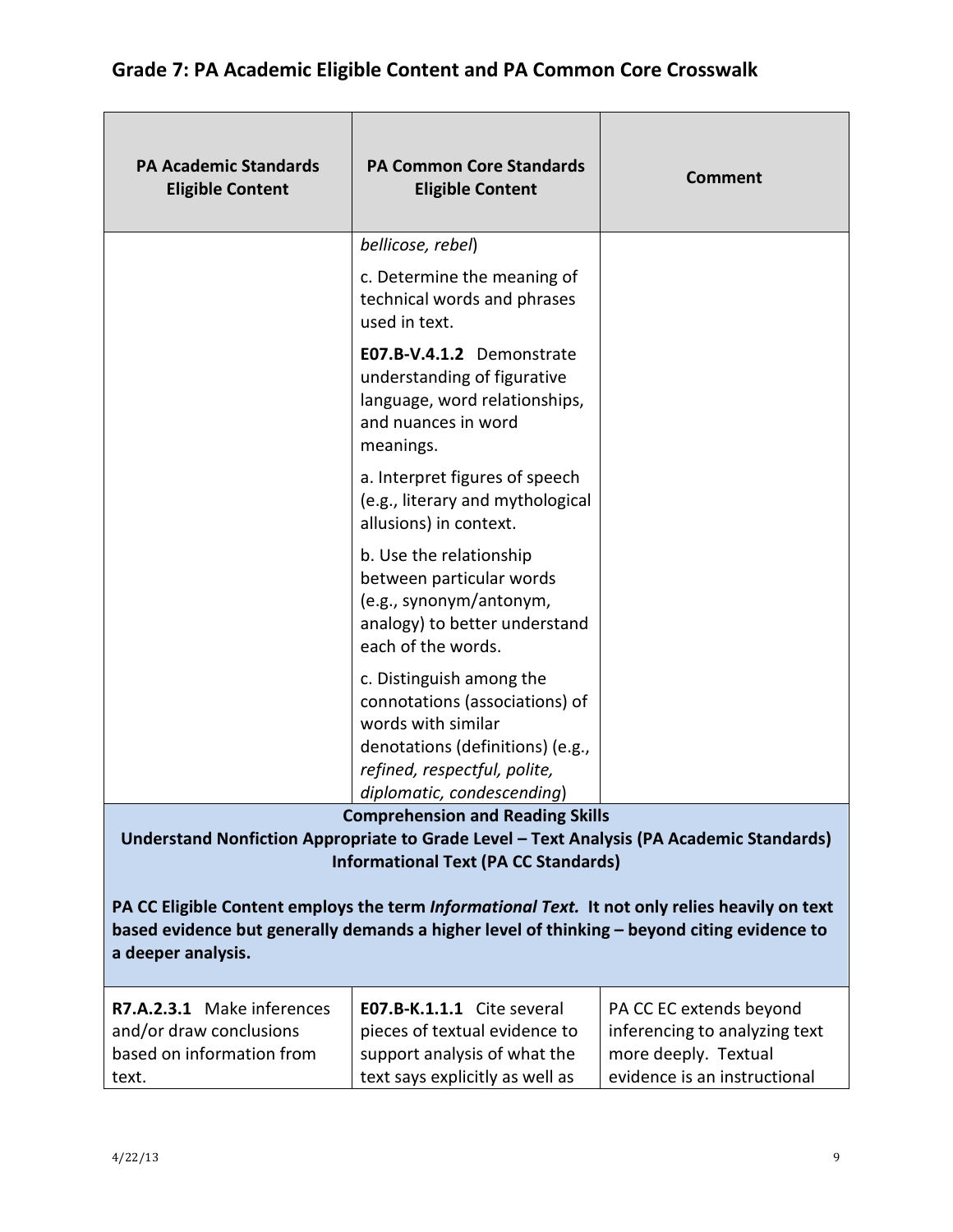| <b>PA Academic Standards</b><br><b>Eligible Content</b>                                                             | <b>PA Common Core Standards</b><br><b>Eligible Content</b>                                                                                                                             | <b>Comment</b>                                                                                                                                                     |
|---------------------------------------------------------------------------------------------------------------------|----------------------------------------------------------------------------------------------------------------------------------------------------------------------------------------|--------------------------------------------------------------------------------------------------------------------------------------------------------------------|
| R7.A.2.3.2 Cite evidence<br>from text to support<br>generalizations.                                                | inferences, conclusions,<br>and/or generalizations drawn<br>from the text.                                                                                                             | shift evident throughout PA<br>CC.                                                                                                                                 |
|                                                                                                                     | E07.E.1.1.2 Develop the<br>analysis using relevant<br>evidence from text(s) to<br>support claims, opinions, and<br>inferences and demonstrating<br>an understanding of the<br>text(s). | PA CC EC moves beyond<br>generalizations to analysis,<br>reflection, and research -<br>perhaps a deeper look at text.                                              |
| R7.A.2.4.1 Identify and/or<br>explain stated or implied main<br>ideas and relevant supporting<br>details from text. | E07.B-K.1.1.1 Cite several<br>pieces of textual evidence to<br>support analysis of what the<br>text says explicitly as well as                                                         | These three PA Eligible<br>Content statements support<br>the two similar PA Academic<br><b>Standard Eligible Content</b>                                           |
| Note: Items may target<br>specific paragraphs.                                                                      | inferences, conclusions,<br>and/or generalizations drawn<br>from the text.                                                                                                             | statements. The heightened<br>PA CC statements focus on<br>evidence from text and a                                                                                |
| R7.A.2.5.1 Summarize the<br>major points, processes, and<br>events of a nonfictional text<br>as a whole.            | E07.B-K.1.1.2 Determine two<br>or more central ideas in a text<br>and analyze their<br>development over the course<br>of the text; provide an<br>objective summary of the<br>text.     | more in-depth analysis. (Note<br>that the first PA CC statement<br>is drawn from Evidence<br>Analysis of Text and focuses<br>on responding to text in<br>writing.) |
|                                                                                                                     | E07.B-K.1.1.3 Analyze the<br>interactions between<br>individuals, events, and ideas<br>in a text (e.g., how ideas<br>influence individuals or<br>events.}                              |                                                                                                                                                                    |
| R7.A.2.6.1 Identify and/or<br>describe the author's<br>intended purpose of text.                                    | E07.B-C.2.1.1 Determine an<br>author's point of view or<br>purpose in a text and analyze                                                                                               | The PA CC Eligible Content<br>extends author's purpose to a<br>deeper analysis of how the                                                                          |
| R7.A.2.6.2 Identify, explain,<br>and/or analyze examples of<br>text that support the author's                       | how the author distinguishes<br>his or her position from that<br>of others.                                                                                                            | author has communicated<br>his/her purpose.                                                                                                                        |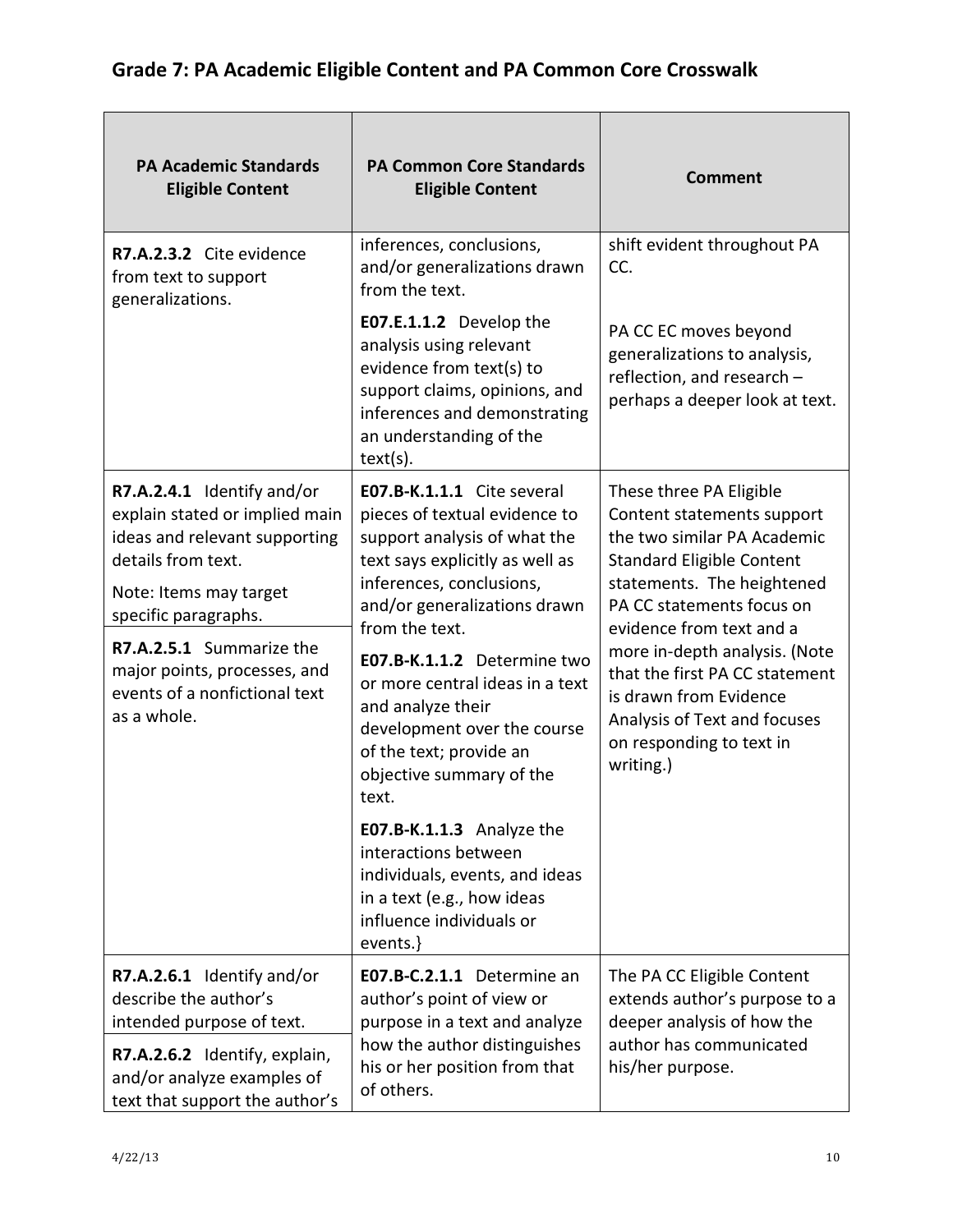| <b>PA Academic Standards</b><br><b>Eligible Content</b>                                                                                                                                   | <b>PA Common Core Standards</b><br><b>Eligible Content</b>                                                                                                                                                                              | <b>Comment</b>                                                                                                                                                                                                                             |
|-------------------------------------------------------------------------------------------------------------------------------------------------------------------------------------------|-----------------------------------------------------------------------------------------------------------------------------------------------------------------------------------------------------------------------------------------|--------------------------------------------------------------------------------------------------------------------------------------------------------------------------------------------------------------------------------------------|
| intended purpose.<br>Note: informational,<br>persuasive, biographical,<br>instructional (practical/how-<br>to/advertisement) and<br>editorial/essay text                                  | E07.B-C.2.1.2 Analyze the<br>structure an author uses to<br>organize a text, including how<br>major sections and text<br>features contribute to the<br>whole and to the<br>development of the ideas.                                    | The EC that includes structure<br>stretches the thinking as to<br>strategies an author employs<br>to meet his/her purpose.                                                                                                                 |
|                                                                                                                                                                                           | E07.B-C.2.1.3 Determine<br>how the author uses the<br>meaning of words or phrases,<br>including figurative,<br>connotative, or technical<br>meaning, in a text; analyze<br>the impact of a specific word<br>choice on meaning and tone. | This EC statement drills down<br>more deeply $-$ to the level of<br>words and phrases - and how<br>they affect meaning and tone.                                                                                                           |
|                                                                                                                                                                                           | E07.E.1.1.2 Develop the<br>analysis using relevant<br>evidence from text(s) to<br>support claims, opinions, and<br>inferences and demonstrating<br>an understanding of the<br>text(s).                                                  | The heightened PA CC<br>statements focus on evidence<br>from text and a more in-depth<br>analysis. (Note that the first<br>PA CC statement is drawn<br>from Evidence Analysis of Text<br>and focuses on responding to<br>text in writing.) |
| <b>Interpretation and Analysis of Fictional and Nonfictional Text</b><br><b>Understand Components Within and Between Texts (PA Academic Standards)</b>                                    |                                                                                                                                                                                                                                         |                                                                                                                                                                                                                                            |
| <b>Craft and Structure (PA CC Standards)</b><br><b>Understand Literary Devices in Fictional and Nonfictional Text</b><br><b>Understand Concepts and Organization of Nonfictional Text</b> |                                                                                                                                                                                                                                         |                                                                                                                                                                                                                                            |
| R7.B.1.1.1 Explain, interpret,<br>compare, describe, analyze,<br>and/or evaluate the<br>relationships within fiction                                                                      | <b>E07.A-C.2.1.1</b> Analyze how<br>an author develops and<br>contrasts the points of view of<br>different characters or                                                                                                                | The elements of literature are<br>very similar in both sets of<br>Eligible Content; however,<br>there are some differences.                                                                                                                |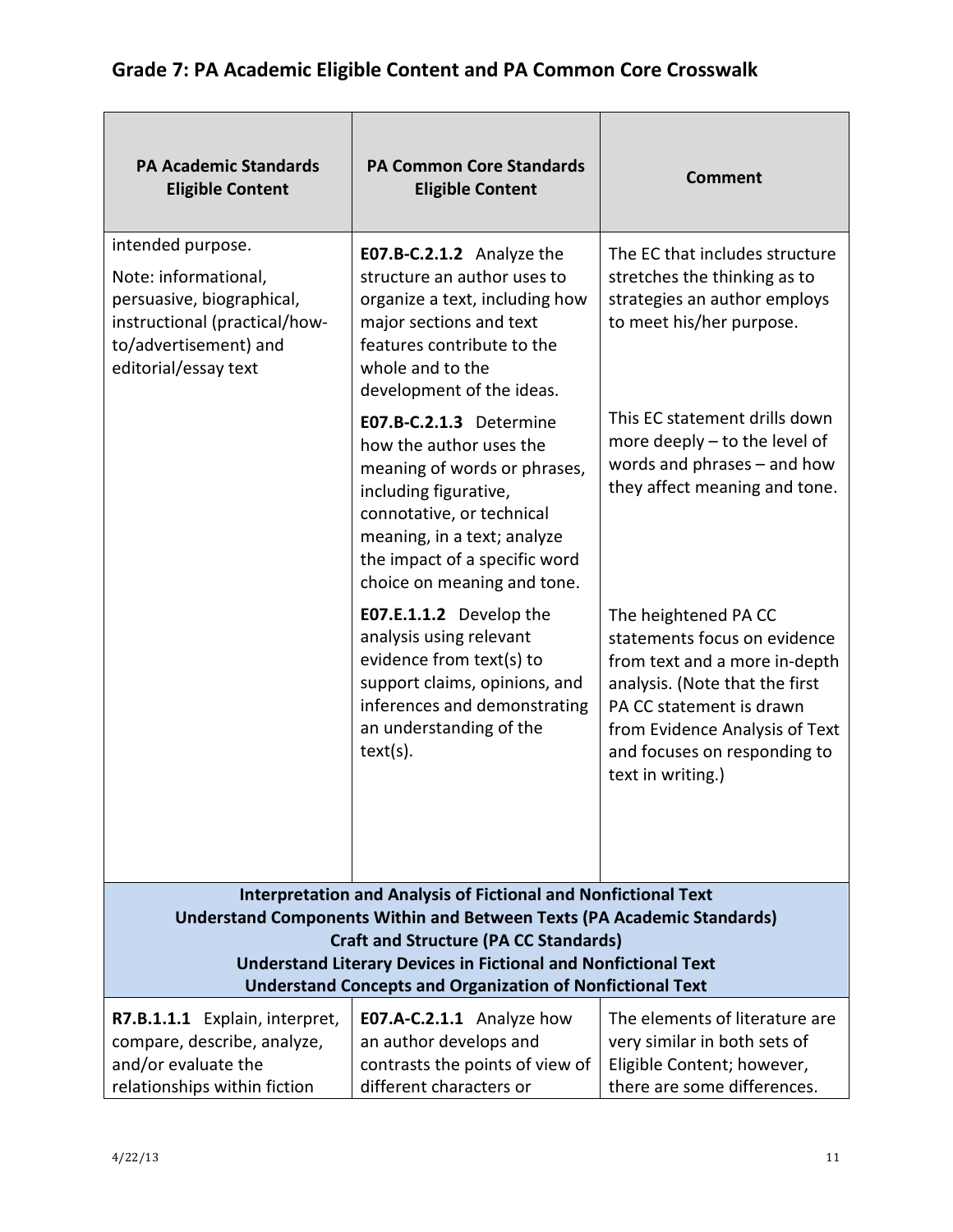| <b>PA Academic Standards</b><br><b>Eligible Content</b>                                                                                                                                                                                                                                                                     | <b>PA Common Core Standards</b><br><b>Eligible Content</b>                                                                                                                                                                                                                                     | <b>Comment</b>                                                                                                                                                                                                                                                                    |
|-----------------------------------------------------------------------------------------------------------------------------------------------------------------------------------------------------------------------------------------------------------------------------------------------------------------------------|------------------------------------------------------------------------------------------------------------------------------------------------------------------------------------------------------------------------------------------------------------------------------------------------|-----------------------------------------------------------------------------------------------------------------------------------------------------------------------------------------------------------------------------------------------------------------------------------|
| and literary nonfiction.                                                                                                                                                                                                                                                                                                    | narrators in a text.                                                                                                                                                                                                                                                                           | Example:                                                                                                                                                                                                                                                                          |
| Character (may also be called<br>narrator, speaker, subject of a<br>biography):<br>Explain, interpret, compare,<br>describe, analyze, and/or<br>evaluate character actions,<br>motives, dialogue,<br>emotions/feelings, traits, and<br>relationships among<br>characters within fictional or<br>literary nonfictional text. | E07.A-C.3.1.1 Compare and<br>contrast a fictional portrayal<br>of a time, place, or character<br>and a historical account of the<br>same period as a means of<br>understanding how authors of<br>fiction use or alter history.<br>E07.A-K.1.1.2 Determine a<br>theme or central idea of a text | • PA CC Eligible Content asks<br>students to compare and<br>contrast a fictional<br>portrayal to an historical<br>portrayal.<br>• The interplay of elements<br>highlights the importance<br>of the interaction of story<br>elements - rather than<br>analyzing each in isolation. |
| Explain, interpret, compare,<br>describe, analyze, and/or<br>evaluate the relationship<br>between characters and other<br>components of text.                                                                                                                                                                               | and analyze its development<br>over the course of the text;<br>provide an objective summary<br>of the text.                                                                                                                                                                                    |                                                                                                                                                                                                                                                                                   |
| Setting:                                                                                                                                                                                                                                                                                                                    | E07.A-K.1.1.3 Analyze how                                                                                                                                                                                                                                                                      |                                                                                                                                                                                                                                                                                   |
| Explain, interpret, compare,<br>describe, analyze, and/or<br>evaluate the setting of fiction<br>or literary nonfiction.                                                                                                                                                                                                     | particular elements of a story<br>or poem interact (e.g., how<br>setting shapes the characters<br>or plot).                                                                                                                                                                                    |                                                                                                                                                                                                                                                                                   |
| Explain, interpret, compare,<br>describe, analyze, and/or<br>evaluate the relationship<br>between setting and other<br>components of text.                                                                                                                                                                                  | E07.B-C.2.1.2 Analyze the<br>structure an author uses to<br>organize a text, including how<br>major sections and text<br>features contribute to the<br>whole and to the                                                                                                                        | This PA CC Eligible Content is<br>explicitly related to<br>informational text.                                                                                                                                                                                                    |
| Plot (may also be called<br>action):                                                                                                                                                                                                                                                                                        | development of the ideas.                                                                                                                                                                                                                                                                      |                                                                                                                                                                                                                                                                                   |
| Explain, interpret, compare,<br>describe, analyze, and/or<br>evaluate elements of the plot                                                                                                                                                                                                                                  |                                                                                                                                                                                                                                                                                                |                                                                                                                                                                                                                                                                                   |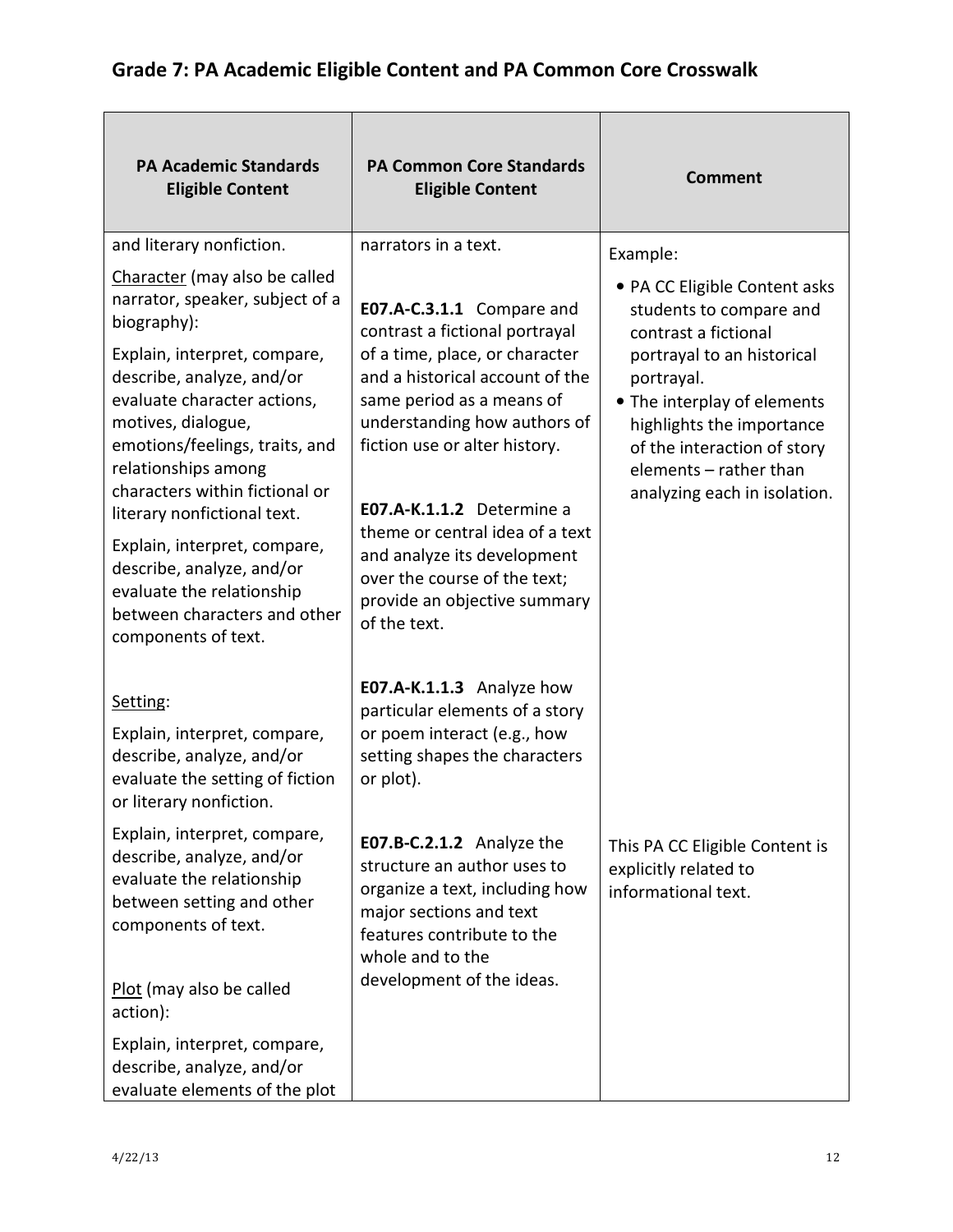| <b>PA Academic Standards</b><br><b>Eligible Content</b>                                                                                                    | <b>PA Common Core Standards</b><br><b>Eligible Content</b>                                                                                                                                                                     | <b>Comment</b>                                                                                                                                                                        |
|------------------------------------------------------------------------------------------------------------------------------------------------------------|--------------------------------------------------------------------------------------------------------------------------------------------------------------------------------------------------------------------------------|---------------------------------------------------------------------------------------------------------------------------------------------------------------------------------------|
| (conflict, rising action, climax<br>and/or resolution).                                                                                                    |                                                                                                                                                                                                                                |                                                                                                                                                                                       |
| Explain, interpret, compare,<br>describe, analyze, and/or<br>evaluate the relationship<br>between elements of the plot<br>and other components of<br>text. |                                                                                                                                                                                                                                |                                                                                                                                                                                       |
| Theme:                                                                                                                                                     |                                                                                                                                                                                                                                |                                                                                                                                                                                       |
| Explain, interpret, compare,<br>describe, analyze, and/or<br>evaluate the theme of fiction<br>or literary nonfiction.                                      |                                                                                                                                                                                                                                |                                                                                                                                                                                       |
| Explain, interpret, compare,<br>describe, analyze, and/or<br>evaluate the relationship<br>between the theme and other<br>components of text.               |                                                                                                                                                                                                                                |                                                                                                                                                                                       |
| R7.B.1.2.1 Explain, interpret,<br>compare, describe, analyze,<br>and/or evaluate connections<br>between texts.                                             | E07.B-C.3.1.2 Analyze how<br>two or more authors writing<br>about same topic shape their<br>presentations of key<br>information by emphasizing<br>different evidence or<br>advancing different<br>interpretations of facts.    | Both PA and CC Eligible<br>Content statements address<br>connections; however, PA CC<br>Eligible Content is more<br>specific and asks for more<br>detail than previously<br>required. |
|                                                                                                                                                            | E07.A-C.3.1.1 Compare and<br>contrast a fictional portrayal<br>of a time, place, or character<br>and a historical account of the<br>same period as a means of<br>understanding how authors of<br>fiction use or alter history. | The first PA CC Eligible<br>Content statement (E07.B-<br>$C.3.1.2$ ) refers to<br>informational text while the<br>second (E07.A-C.3.1.1) refers<br>to literature.                     |
| R7.B.2.1.1 Identify, explain,<br>interpret, describe, and/or                                                                                               | E07.A-V.4.1.2 Demonstrate<br>understanding of figurative                                                                                                                                                                       | PA CC Eligible Content does<br>not specifically list the types                                                                                                                        |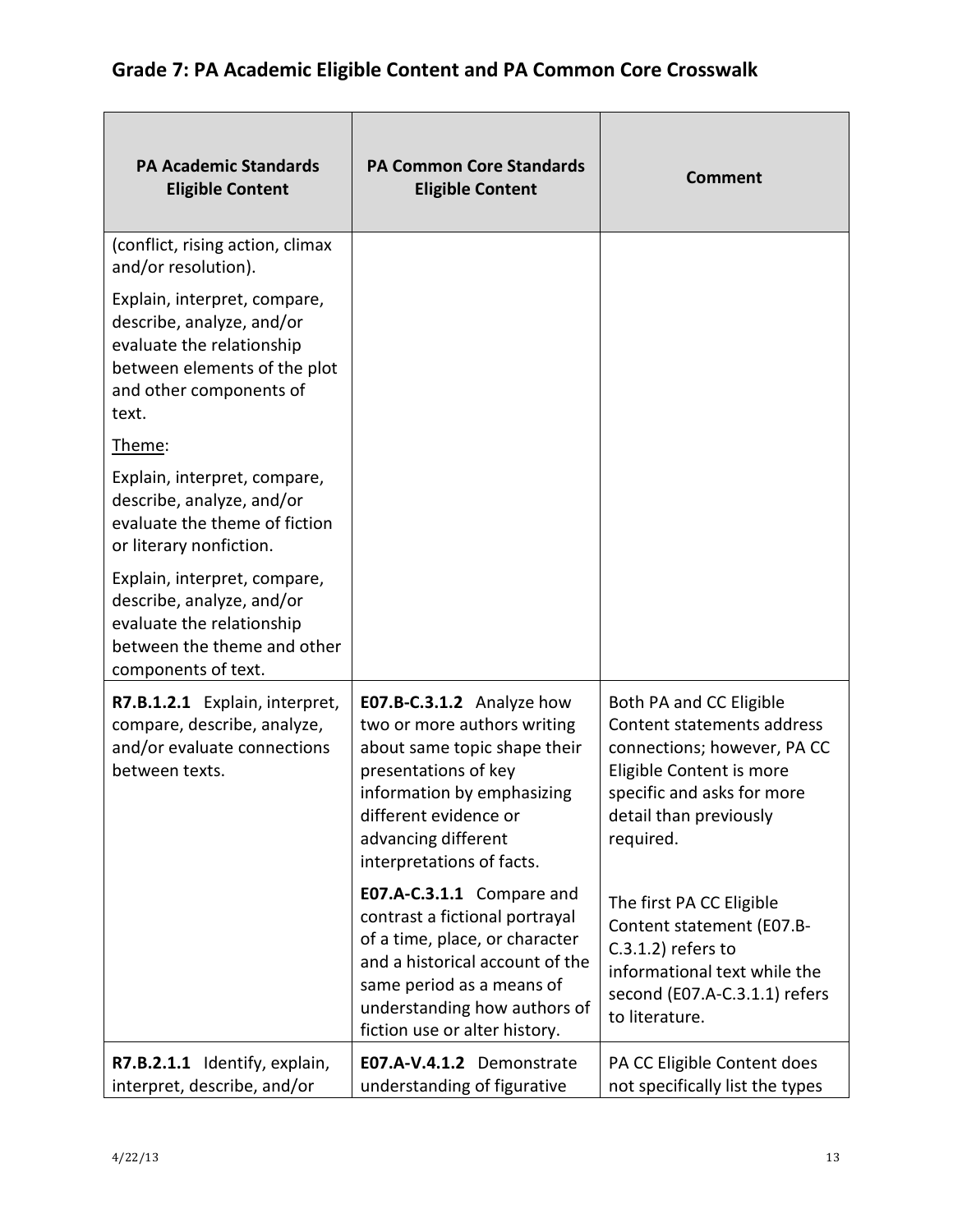| <b>PA Academic Standards</b><br><b>Eligible Content</b>                                                                                                        | <b>PA Common Core Standards</b><br><b>Eligible Content</b>                                                                                                                                                                                                                                                                                                                                                        | <b>Comment</b>                                                                                                                                                                                                                                                                                                                                    |
|----------------------------------------------------------------------------------------------------------------------------------------------------------------|-------------------------------------------------------------------------------------------------------------------------------------------------------------------------------------------------------------------------------------------------------------------------------------------------------------------------------------------------------------------------------------------------------------------|---------------------------------------------------------------------------------------------------------------------------------------------------------------------------------------------------------------------------------------------------------------------------------------------------------------------------------------------------|
| analyze the examples of<br>personification, simile,<br>alliteration, metaphor,<br>hyperbole, and imagery in<br>text.                                           | language, word relationships,<br>and nuances in word<br>meanings.<br>a. Interpret figures of speech<br>(e.g., literary and mythological<br>allusions) in context.<br>E07.B-V.4.1.2 Demonstrate<br>understanding of figurative<br>language, word relationships,<br>and nuances in word<br>meanings.<br>E07.B-C.2.1.3 Determine<br>how the author uses the<br>meaning of words or phrases,<br>including figurative, | of figurative language;<br>however, it includes figurative<br>language, word relationships,<br>and nuances of words.                                                                                                                                                                                                                              |
|                                                                                                                                                                | connotative, or technical<br>meanings, in a text of a<br>specific word choice on<br>meaning and tone.                                                                                                                                                                                                                                                                                                             |                                                                                                                                                                                                                                                                                                                                                   |
| R7.B.2.1.2 Identify, explain,<br>interpret, describe, and/or<br>analyze the author's purpose<br>for and effectiveness at using<br>figurative language in text. | E07.B-V.4.1.2 Demonstrate<br>understanding of word<br>relationships, and nuances in<br>word meanings.                                                                                                                                                                                                                                                                                                             | PA CC Eligible Content is<br>inclusive of the PA Academic<br>Standard Eligible Content but<br>offers more specificity -<br>including literary and<br>mythological allusions.<br>The first PA CC Eligible<br>Content statement (E07.B-<br>$V.4.1.2$ ) refers to<br>informational text while the<br>second (E07.A-C.2.1.3) refers<br>to literature. |
|                                                                                                                                                                | a. Interpret figures of speech<br>(e.g., literary and<br>mythological allusions) in<br>context.                                                                                                                                                                                                                                                                                                                   |                                                                                                                                                                                                                                                                                                                                                   |
|                                                                                                                                                                | E07.A-C.2.1.3 Determine<br>how the author uses the<br>meaning of words or phrases,<br>including figurative and<br>connotative meanings, in a<br>text; of rhymes and other<br>repetitions of sounds (e.g.,<br>alliteration) on a specific verse                                                                                                                                                                    |                                                                                                                                                                                                                                                                                                                                                   |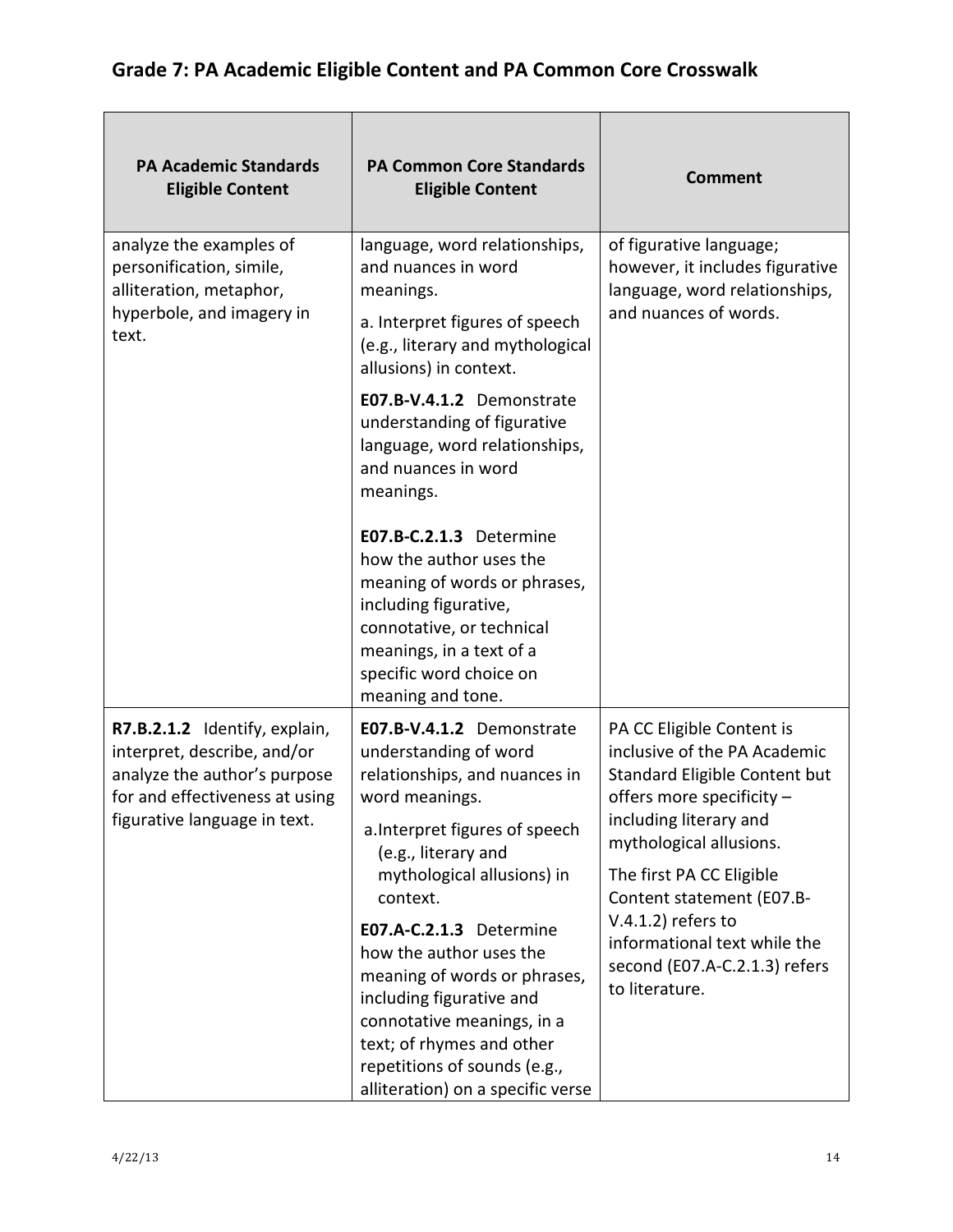| <b>PA Academic Standards</b><br><b>Eligible Content</b>                                                                                                                                                                          | <b>PA Common Core Standards</b><br><b>Eligible Content</b>                                                                                                                                                                  | <b>Comment</b>                                                                                                                                                                                                                                                        |
|----------------------------------------------------------------------------------------------------------------------------------------------------------------------------------------------------------------------------------|-----------------------------------------------------------------------------------------------------------------------------------------------------------------------------------------------------------------------------|-----------------------------------------------------------------------------------------------------------------------------------------------------------------------------------------------------------------------------------------------------------------------|
|                                                                                                                                                                                                                                  | or stanza of a poem or section<br>of a story or drama.                                                                                                                                                                      |                                                                                                                                                                                                                                                                       |
| R7.B.2.2.1 Identify, explain,<br>and/or describe the point of<br>view of the narrator as first<br>person or third person point<br>of view.<br>R7.B.2.2.2 Explain, interpret,                                                     | E07.B-C.2.1.1 Determine an<br>author's point of view or<br>purpose in a text and analyze<br>how the author distinguishes<br>his or her position from that<br>of others.                                                     | PA CC Eligible Content asks for<br>analysis of point of view -<br>relative to character or<br>narrator.                                                                                                                                                               |
| and/or describe the<br>effectiveness of the point of<br>view used by the author.                                                                                                                                                 | E07.A-C.2.1.1 Analyze how<br>an author develops and<br>contrasts the points of view of<br>different characters or<br>narrators in a text.                                                                                   | The first PA CC Eligible<br>Content statement (E07.B-<br>$C.2.1.1$ ) refers to<br>informational text while the<br>second (E07.A-C.2.1.1) refers<br>to literature.                                                                                                     |
| R7.B.3.1.1 Explain, interpret,<br>describe, and/or analyze the<br>use of facts and opinions to<br>make a point or construct an<br>argument in nonfictional text.<br>R7.B.3.2.1 Identify, explain,<br>interpret, describe, and/or | E07.B-C.3.1.1 Trace and<br>evaluate the argument and<br>specific claims in a text,<br>assessing whether the<br>reasoning is sound and the<br>evidence is relevant and<br>sufficient to support the<br>claims.               | The PA CC Eligible Content<br>requires the student to read<br>deeply and assess the text<br>claims and reasoning - more<br>specific than the PA Academic<br>Standard Eligible Content.                                                                                |
| analyze bias and propaganda<br>techniques in nonfictional<br>text.                                                                                                                                                               | E07.B-C.3.1.2 Analyze how<br>two or more authors writing<br>about same topic shape their<br>presentations of key<br>information by emphasizing<br>different evidence or<br>advancing different<br>interpretations of facts. | While PA CC Eligible Content<br>does not specifically use the<br>terms bias or propaganda, it<br>does offer detailed<br>statements requiring the<br>student to analyze texts $-$ and<br>to also show how two or more<br>authors may differ in their<br>presentations. |
| R7.B.3.3.1 Identify, explain,<br>interpret, and/or analyze text<br>organization, including<br>sequence, question/answer,                                                                                                         | E07.B-C.2.1.2 Analyze the<br>structure an author uses to<br>organize a text, including how<br>major sections and text                                                                                                       | The PA CC Eligible Content<br>moves beyond identification<br>to analysis of structure. Note<br>that PA Academic Standard                                                                                                                                              |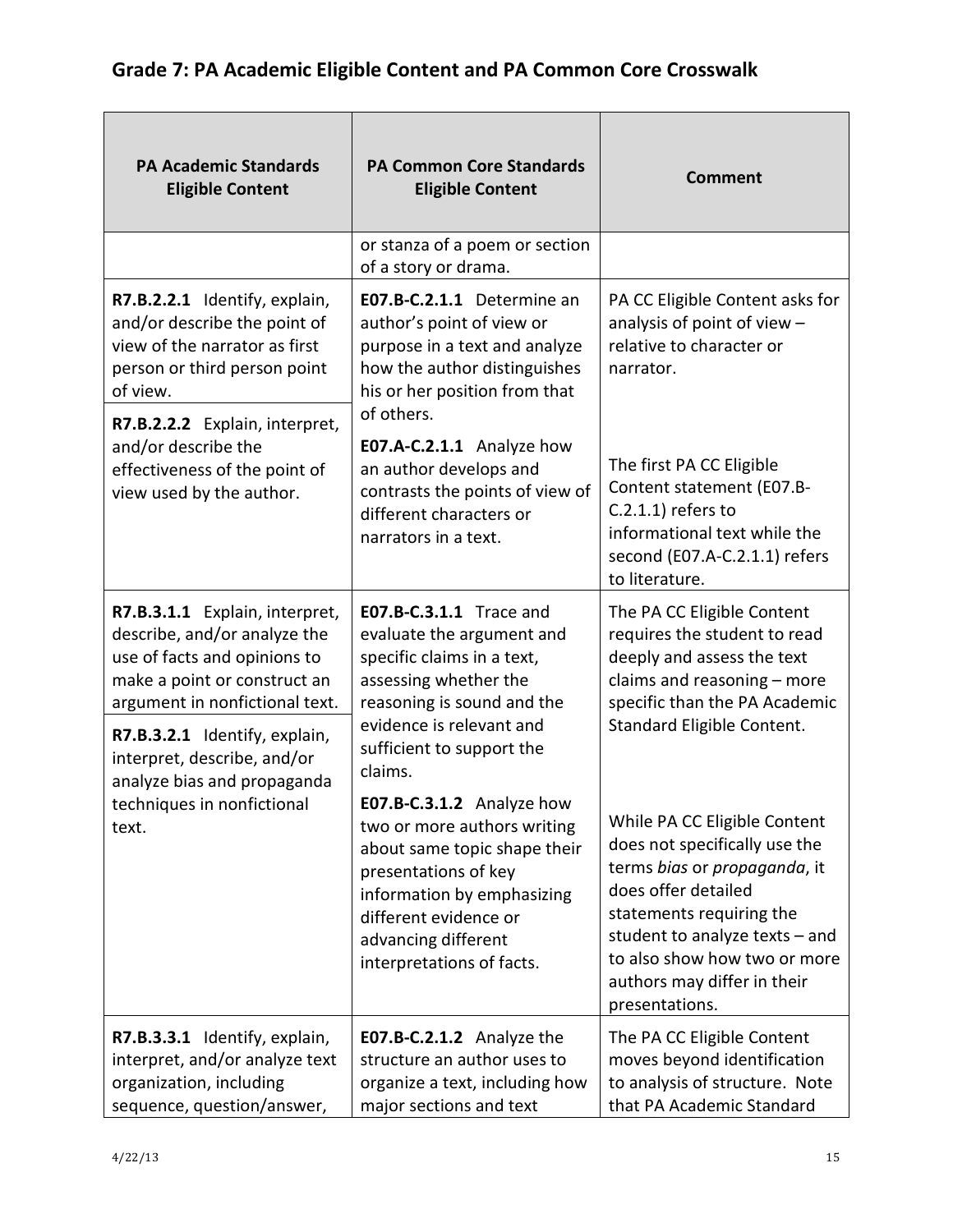| <b>PA Academic Standards</b><br><b>Eligible Content</b>                                                                            | <b>PA Common Core Standards</b><br><b>Eligible Content</b>                                                                                                                                                                  | <b>Comment</b>                                                                                                                                                                                             |
|------------------------------------------------------------------------------------------------------------------------------------|-----------------------------------------------------------------------------------------------------------------------------------------------------------------------------------------------------------------------------|------------------------------------------------------------------------------------------------------------------------------------------------------------------------------------------------------------|
| comparison/contrast,<br>cause/effect, or<br>problem/solution.                                                                      | features contribute to the<br>whole and to the<br>development of the ideas.                                                                                                                                                 | Eligible Content lists the text<br>organizational structures<br>while PA CC is broader and<br>includes major sections and<br>text features.                                                                |
| R7.B.3.3.2 Identify content<br>that would fit in a specific<br>section of text.                                                    | <b>E07.B-C.3.1.1</b> Trace and<br>evaluate the argument and<br>specific claims in a text,<br>assessing whether the<br>reasoning is sound and the<br>evidence is relevant and<br>sufficient to support the<br>claims.        | While the PA Academic<br><b>Standard Eligible Content</b><br>statement is somewhat open,<br>the PA CC Eligible Content is<br>quite specific and focuses on a<br>deep reading and<br>understanding of text. |
|                                                                                                                                    | E07.B-C.3.1.2 Analyze how<br>two or more authors writing<br>about same topic shape their<br>presentations of key<br>information by emphasizing<br>different evidence or<br>advancing different<br>interpretations of facts. |                                                                                                                                                                                                            |
| R7.B.3.3.3 Interpret graphics<br>and charts and/or make<br>connections between text and<br>the content of graphics and<br>charts.  | <b>CC.1.2.7.E</b> Analyze the<br>structure of the text through<br>evaluation of the author's use<br>of graphics, charts, and the<br>major sections of the text.                                                             | PA CC Eligible Content asks for<br>analysis and evaluation -<br>beyond interpretation.                                                                                                                     |
| R7.B.3.3.4 Identify, explain,<br>compare, interpret, describe,<br>and/or analyze the sequence<br>of steps in a list of directions. | E07.B-C.2.1.2 Analyze the<br>structure an author uses to<br>organize a text, including how<br>major sections and text<br>features contribute to the<br>whole and to the<br>development of the ideas.                        | While PA Academic Standard<br>Eligible Content focuses on<br>sequence, PA CC Eligible<br>Content moves to analysis of<br>the structure of text.                                                            |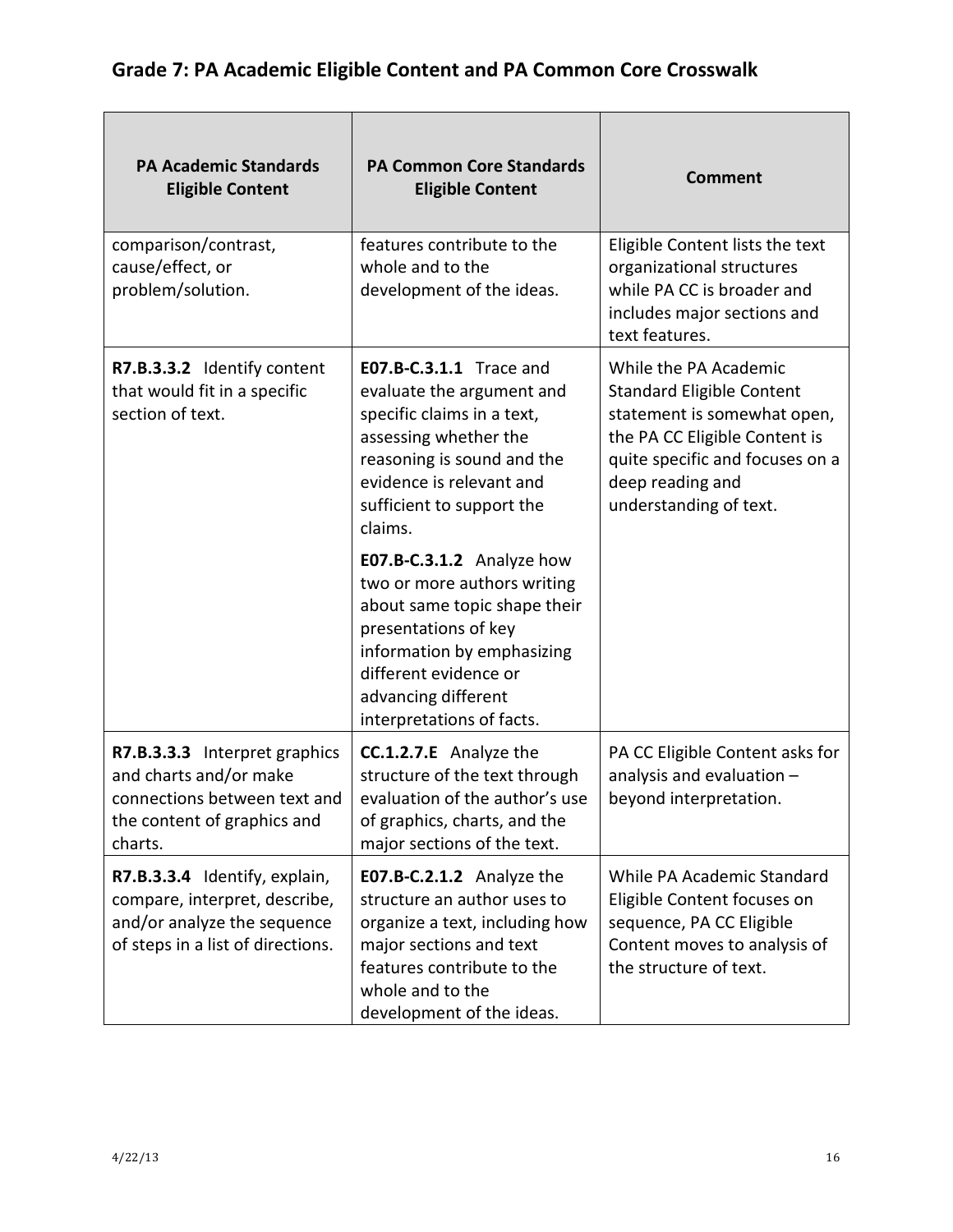|                                                                                                                                                                                                                                                      | <b>Additional PA Common Core Eligible Content</b>                                                                                                                                                                                                                                       |                |  |
|------------------------------------------------------------------------------------------------------------------------------------------------------------------------------------------------------------------------------------------------------|-----------------------------------------------------------------------------------------------------------------------------------------------------------------------------------------------------------------------------------------------------------------------------------------|----------------|--|
|                                                                                                                                                                                                                                                      |                                                                                                                                                                                                                                                                                         |                |  |
| <b>Not Addressed in PA Academic Standard Eligible Content</b><br>In transitioning to PA Common Core and preparing students for the PA Common Core aligned<br>PSSAs, these specific competencies will be assessed and should be explicitly addressed. |                                                                                                                                                                                                                                                                                         |                |  |
| <b>Topic</b>                                                                                                                                                                                                                                         | <b>PA Common Core Eligible</b><br><b>Content</b>                                                                                                                                                                                                                                        | <b>Comment</b> |  |
| Writing - Text Types and<br><b>Purposes (Arguments)</b>                                                                                                                                                                                              | <b>E07.C.1.1.1</b> Introduce claim(s)<br>for the intended audience,<br>acknowledge alternate or<br>opposing claims, and support<br>the writer's purpose the<br>reasons and evidence.                                                                                                    |                |  |
|                                                                                                                                                                                                                                                      | E07.C.1.1.2 Support claim(s)<br>with logical reasoning and<br>evidence, using accurate,<br>credible demonstrating an<br>understanding                                                                                                                                                   |                |  |
|                                                                                                                                                                                                                                                      | E07.C.1.1.3 Use words,<br>phrases, and clauses to create<br>and clarify the relationships<br>among reasons, and evidence.                                                                                                                                                               |                |  |
|                                                                                                                                                                                                                                                      | E07.C.1.1.4 Establish and<br>maintain a formal style.                                                                                                                                                                                                                                   |                |  |
|                                                                                                                                                                                                                                                      | <b>E07.C.1.1.5</b> Provide a<br>concluding section claims and<br>reasons presented.                                                                                                                                                                                                     |                |  |
|                                                                                                                                                                                                                                                      | E07.C.1.2.1 Introduce a topic<br>for the intended audience and<br>preview what is to follow;<br>organize ideas, concepts, and<br>information using strategies<br>such as definition,<br>classification,<br>comparison/contrast, and<br>cause/effect to support the<br>writer's purpose. |                |  |
|                                                                                                                                                                                                                                                      | <b>E07.C.1.2.2</b> Develop the topic<br>with relevant facts, concrete<br>details, quotations, or and                                                                                                                                                                                    |                |  |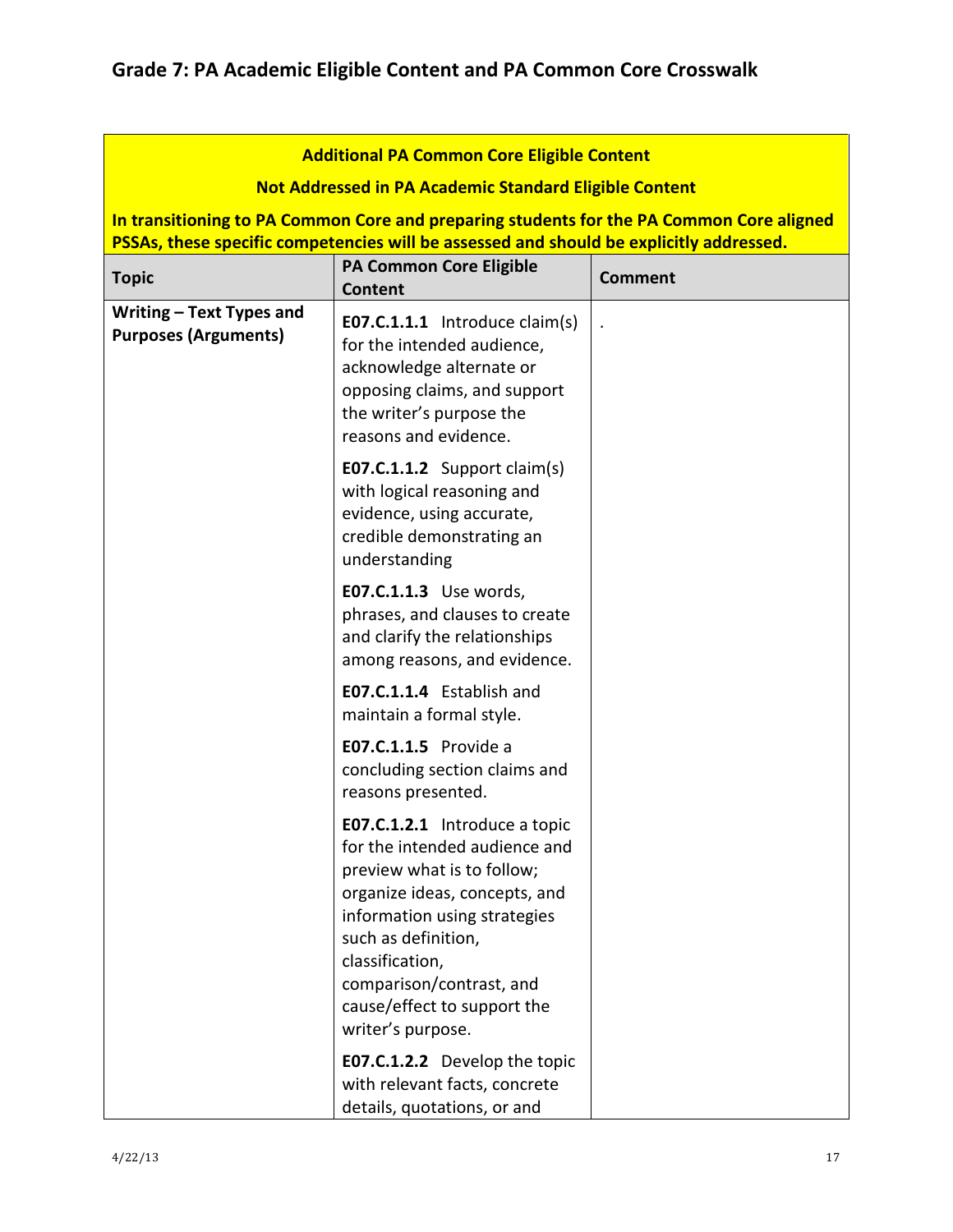| <b>Additional PA Common Core Eligible Content</b>                                        |                                                                                                                                                                                                                                                                                    |                |
|------------------------------------------------------------------------------------------|------------------------------------------------------------------------------------------------------------------------------------------------------------------------------------------------------------------------------------------------------------------------------------|----------------|
| <b>Not Addressed in PA Academic Standard Eligible Content</b>                            |                                                                                                                                                                                                                                                                                    |                |
| In transitioning to PA Common Core and preparing students for the PA Common Core aligned |                                                                                                                                                                                                                                                                                    |                |
|                                                                                          | PSSAs, these specific competencies will be assessed and should be explicitly addressed.                                                                                                                                                                                            |                |
| <b>Topic</b>                                                                             | <b>PA Common Core Eligible</b><br><b>Content</b>                                                                                                                                                                                                                                   | <b>Comment</b> |
|                                                                                          | examples.                                                                                                                                                                                                                                                                          |                |
| Writing - Text Types and<br><b>Purposes</b><br>(Informative/Explanatory)                 | E07.C.1.2.3 Use appropriate<br>transitions to create cohesion<br>clarify the relationships among<br>ideas and concepts.                                                                                                                                                            |                |
|                                                                                          | E07.C.1.2.4 Use precise<br>language and domain<br>vocabulary to inform about or<br>explain the topic.                                                                                                                                                                              |                |
|                                                                                          | E07.C.1.2.5 Establish and<br>maintain a formal style.                                                                                                                                                                                                                              |                |
|                                                                                          | <b>E07.C.1.2.6</b> Provide a<br>concluding section supports<br>the information or explanation<br>presented.                                                                                                                                                                        |                |
| Writing - Text Types and<br><b>Purposes (Narratives)</b>                                 | E07.C.1.3.1 Engage and orient<br>the reader by establishing<br>context and point of view and<br>and/or characters; organize an<br>event unfolds naturally and<br>logically purpose; maintain a<br>controlling point.<br>E07.C.1.3.2 Use narrative<br>techniques, such as dialogue, |                |
|                                                                                          | and description, to develop<br>and/or characters.                                                                                                                                                                                                                                  |                |
|                                                                                          | E07.C.1.3.3 Use a variety of<br>transitional clauses to convey<br>sequence and from one time<br>frame or setting to another.                                                                                                                                                       |                |
|                                                                                          | E07.C.1.3.4 Use precise words<br>and phrases, details, and                                                                                                                                                                                                                         |                |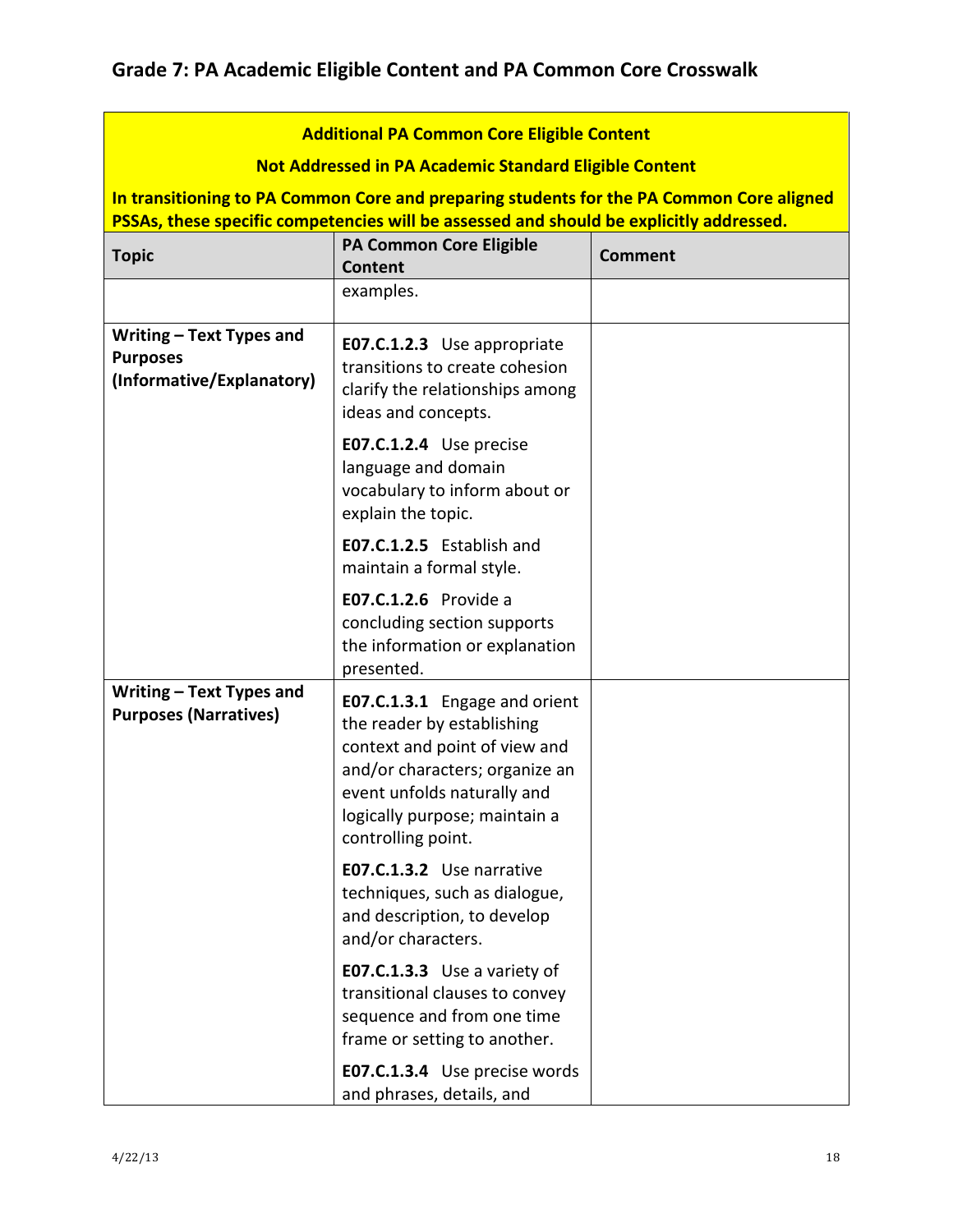| <b>Additional PA Common Core Eligible Content</b>                     |                                                                                                                                 |                |
|-----------------------------------------------------------------------|---------------------------------------------------------------------------------------------------------------------------------|----------------|
| <b>Not Addressed in PA Academic Standard Eligible Content</b>         |                                                                                                                                 |                |
|                                                                       | In transitioning to PA Common Core and preparing students for the PA Common Core aligned                                        |                |
|                                                                       | PSSAs, these specific competencies will be assessed and should be explicitly addressed.                                         |                |
| <b>Topic</b>                                                          | <b>PA Common Core Eligible</b><br><b>Content</b>                                                                                | <b>Comment</b> |
|                                                                       | sensory language to and<br>convey experiences and<br>events.                                                                    |                |
|                                                                       | <b>E07.C.1.3.5</b> Provide a<br>conclusion that follows from<br>and on the narrated<br>experiences or events.                   |                |
| Languages - Conventions<br>of Standard English<br>(Grammar and Usage) | E07.D.1.1.1 Explain the<br>function of phrases and clauses<br>general and their function in<br>specific sentences.              |                |
|                                                                       | E07.D.1.1.2 Choose among<br>simple, compound, complex,<br>compound-complex sentences<br>to signal relationships among<br>ideas. |                |
|                                                                       | <b>E07.D.1.1.3</b> Place phrases and<br>clauses within a sentence,<br>recognizing and correcting<br>misplaced and modifiers.*   |                |
|                                                                       | E07.D.1.1.4 Recognize and<br>correct inappropriate shifts in<br>pronoun number and person.                                      |                |
|                                                                       | E07.D.1.1.5 Recognize and<br>correct vague pronouns (i.e.,<br>ones with unclear or<br>ambiguous antecedents.                    |                |
|                                                                       | E07.D.1.1.6 Recognize and<br>correct inappropriate shifts in<br>tense.                                                          |                |
|                                                                       | E07.D.1.1.7 Produce complete<br>sentences, recognizing<br>correcting inappropriate                                              |                |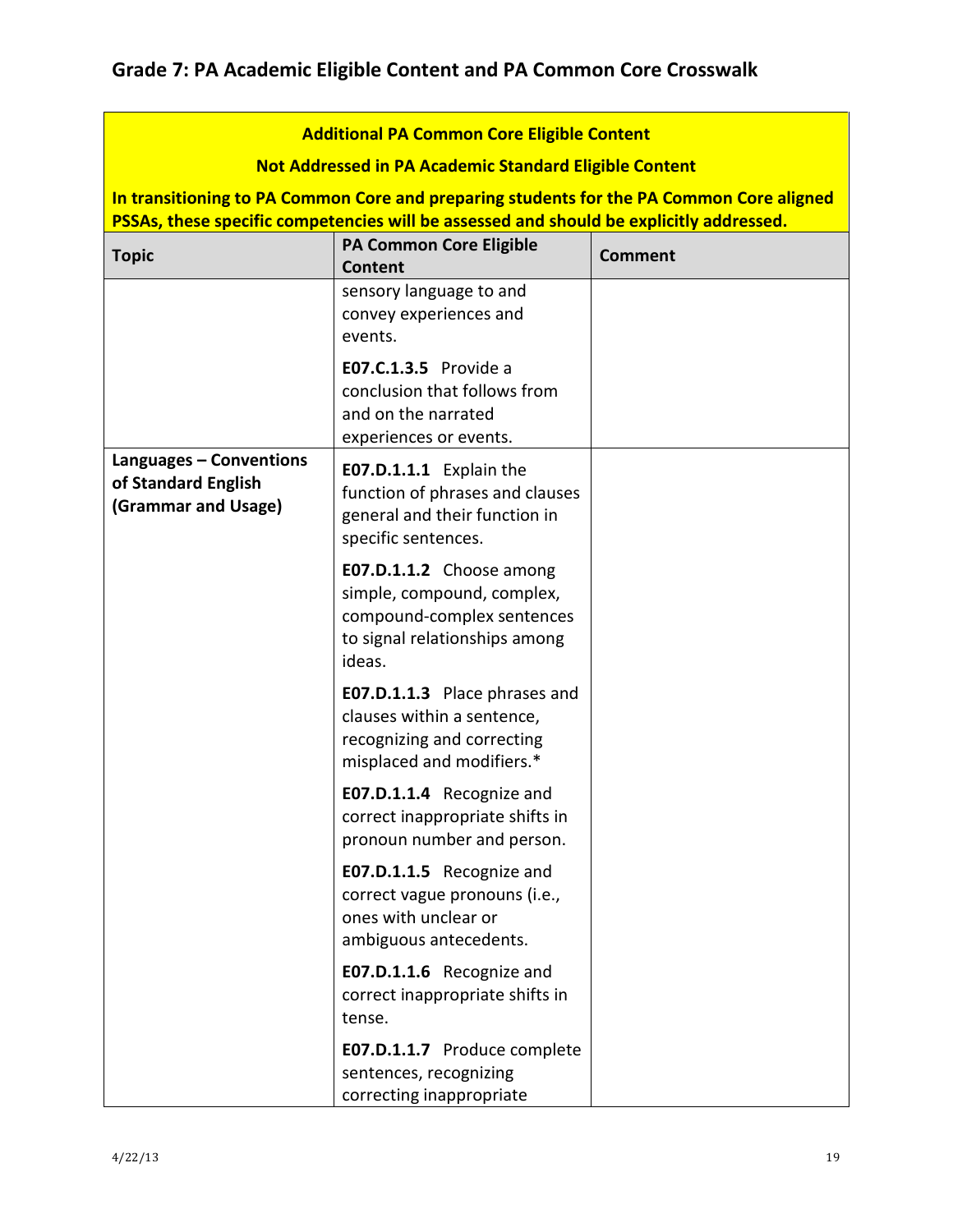| <b>Additional PA Common Core Eligible Content</b>                                                             |                                                                                                                                                          |                |
|---------------------------------------------------------------------------------------------------------------|----------------------------------------------------------------------------------------------------------------------------------------------------------|----------------|
| <b>Not Addressed in PA Academic Standard Eligible Content</b>                                                 |                                                                                                                                                          |                |
| In transitioning to PA Common Core and preparing students for the PA Common Core aligned                      |                                                                                                                                                          |                |
|                                                                                                               | PSSAs, these specific competencies will be assessed and should be explicitly addressed.                                                                  |                |
| <b>Topic</b>                                                                                                  | <b>PA Common Core Eligible</b><br>Content                                                                                                                | <b>Comment</b> |
|                                                                                                               | fragments and sentences.*                                                                                                                                |                |
|                                                                                                               | E07.D.1.1.8 Correctly use<br>frequently confused words<br>(e.g., too, two; there, their,<br>they're)                                                     |                |
|                                                                                                               | E07.D.1.1.9 Ensure subject-<br>verb and pronoun agreement.*                                                                                              |                |
| Language – Conventions of<br><b>Standard English</b><br>(Capitalization,<br><b>Punctuation, and Spelling)</b> | E07.D.1.2.1 Use a comma to<br>separate coordinate adjectives<br>(e.g., It was a fascinating,<br>enjoyable movie but not He<br>wore an old[,] green shirt |                |
|                                                                                                               | E07.D.1.2.2 Spell correctly.                                                                                                                             |                |
|                                                                                                               | E07.D.1.2.3 Use punctuation<br>(commas, parentheses, dashes)<br>to set off<br>nonrestrictive/parenthetical<br>elements.                                  |                |
|                                                                                                               | E07.D.1.2.4 Use punctuation<br>to separate items in a series.                                                                                            |                |
| Language - Knowledge of<br>Language                                                                           | E07D.2.1.1 Choose language<br>that expresses ideas precisely<br>and concisely, recognizing and<br>eliminating wordiness and<br>redundancy.*              |                |
|                                                                                                               | E07.D.2.1.2 Vary sentence<br>patterns for meaning,<br>reader/listener interest, and<br>style.*                                                           |                |
|                                                                                                               | <b>E07.D.2.1.3 Maintain</b><br>consistency In style and tone.*                                                                                           |                |
|                                                                                                               | E07.D.2.1.4 Choose                                                                                                                                       |                |